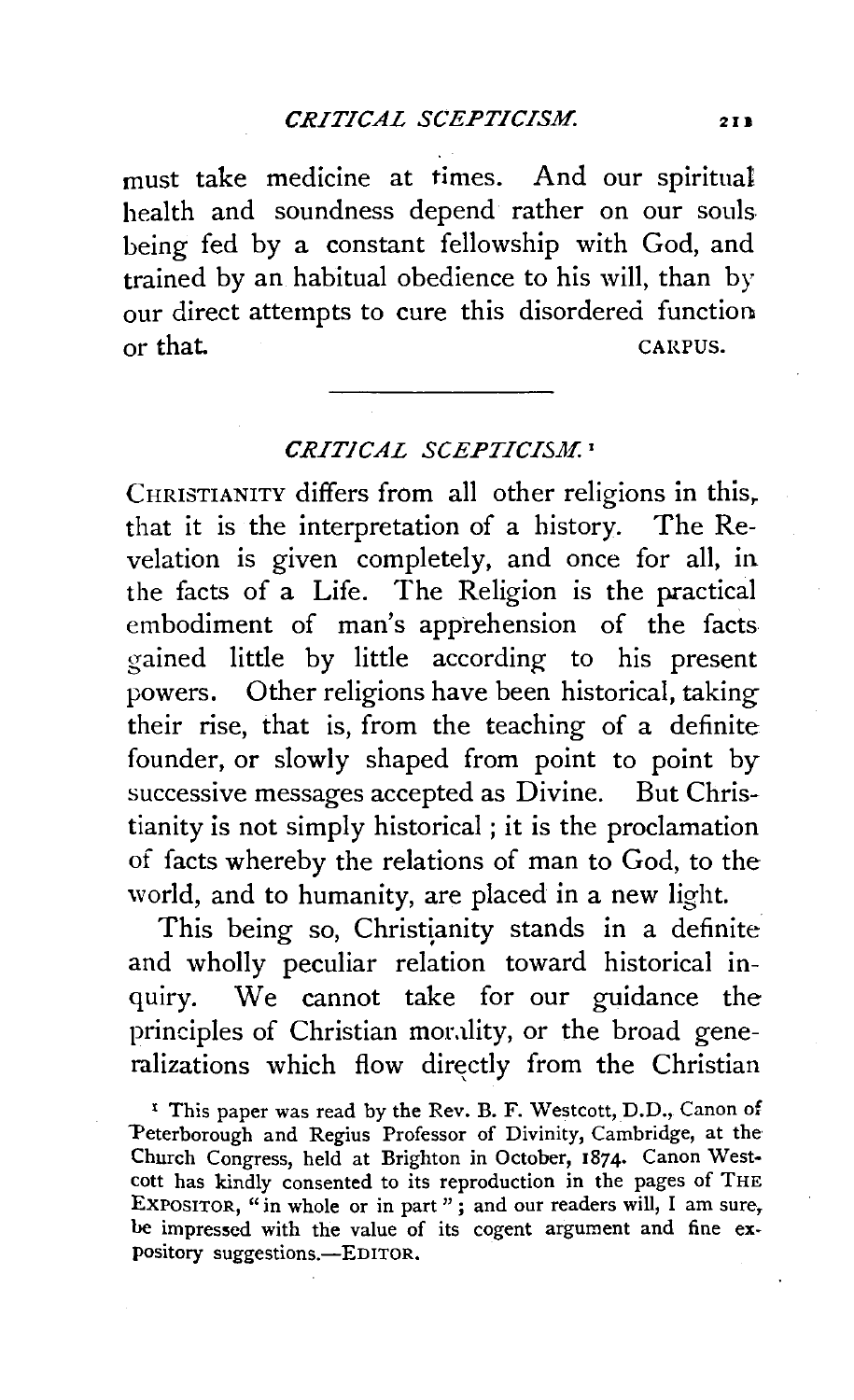view of life, apart from the central facts of the Life ·of Christ. These facts supply the sanction for ideas, and the motive for a course of action which we feel to be in harmony with our nature. But without the facts the ideas are only vague aspirations, and the course of action only a beautiful theory. If, however, *"J'esus* is *the Lord,"* if" *God raised him from tlte dead,"* the faith and the effort have a solid basis.

Our Christian belief, therefore, appeals to histori- -cal criticism for the investigation of its foundations. It claims for the substance of the Gospel no immunity from the ordinary methods by which the truth of facts is ascertained, so far as the facts fall within their scope. But this qualification is essential. For when we approach the historical investigation of the Life of Christ, it is essential that we should remember that the facts of his life must be regarded under a double aspect. They are external phenomena, and they are also revelations. Under the first aspect they belong to the course of this world, and require to be examined just as any other facts. Under the second aspect they present to us, as we are able to bear them, glimpses of another world of which antecedently we can form no positive conception. Thus there are two distinct questions included 'in every inquiry into the Gospel history, which are almost always confounded. The first is, Have  $we$ adequate proof that the alleged facts were real ? and the second, What is the interpretation which we must set upon them? Testimony, taking the word in its fullest meaning, is the appropriate instrument for dealing with the first question. The religious faculty-if I may use in passing this convenient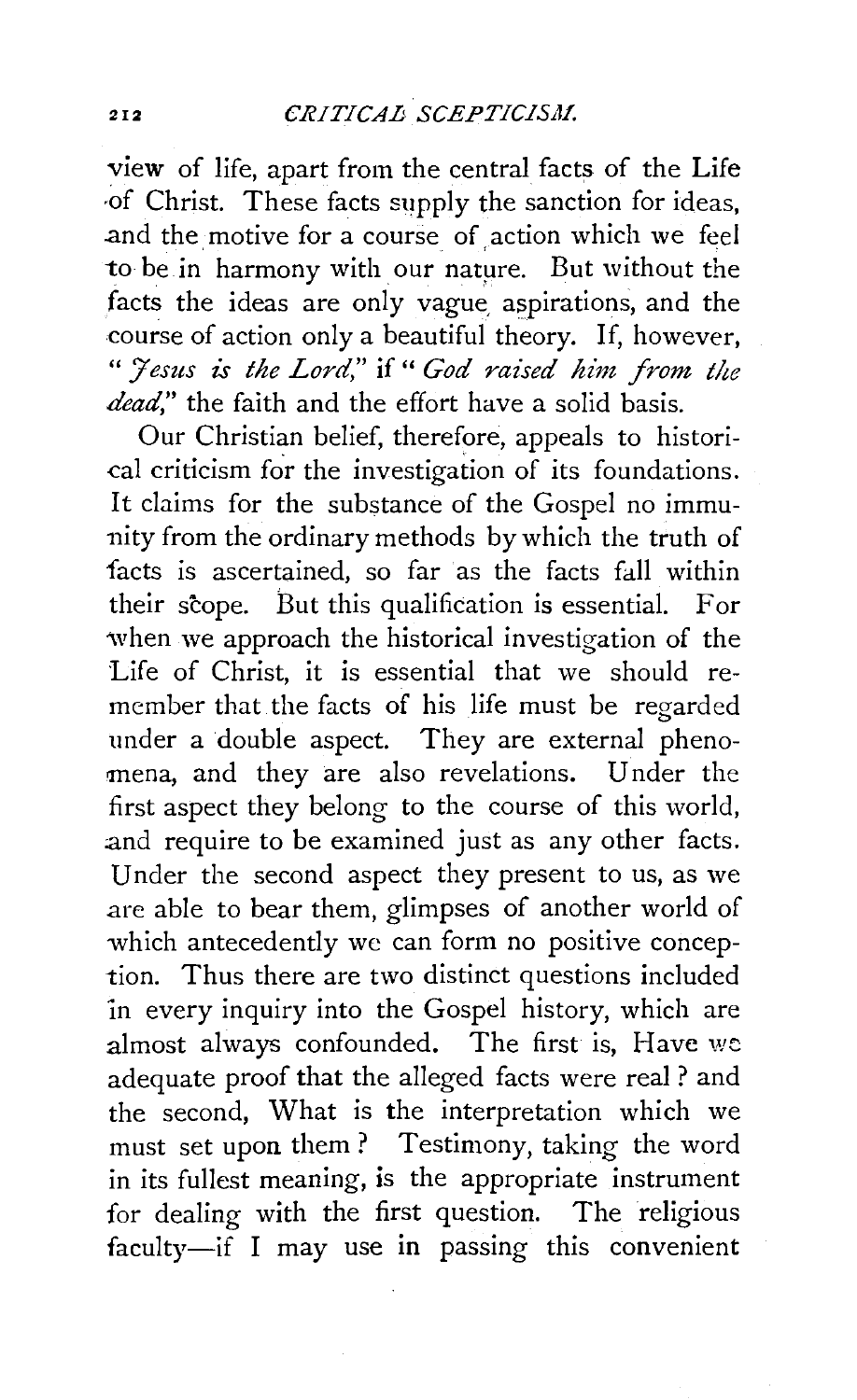$term - is'$  the appropriate instrument for dealing with the second! \* Testimony can establish facts, Jr, strictly speaking; a cotemporary and consecutive belief in facts, but faith alone can acknowledge miracles.<sup>7</sup> The notion of a miracle includes a particular 'form' of interpretation of the outward phenomena, involving the acknowledgment of a personal spiritual Power, which testimony cannot give. The utmost, therefore, that testimony can do is to bring the conviction that certain external impressions were received, and that the fact, which represents the sum of them, was admitted as true. more or less immediately, widely, effectively. The interpretation of the fact thus believed comes afterward, and is wholly separate from the investigation of the reality of the fact itself. Any particular fact may be regarded, rightly or wrongly, as shewing the immediate personal action of God, as being, in other words, miraculous; but the miraculous character of the fact is not a proper subject for testimony. Testimony enables us to decide whether the alleged facts were observed and believed under such circumstances that, being what we are, we are bound to accept them as real. Then in due course we proceed to consider how we are to interpret them.

This distinction being borne in mind, my contention is, that the sceptical criticism of the groundwork of Christianity is chargeable with three grave faults. It fails to recognize the nature of the problem to be discussed. It fails to take account of the cumulative and total force of the direct evidence in favour of the facts alleged, It fails to appreciate the exact religious character of the facts themselves.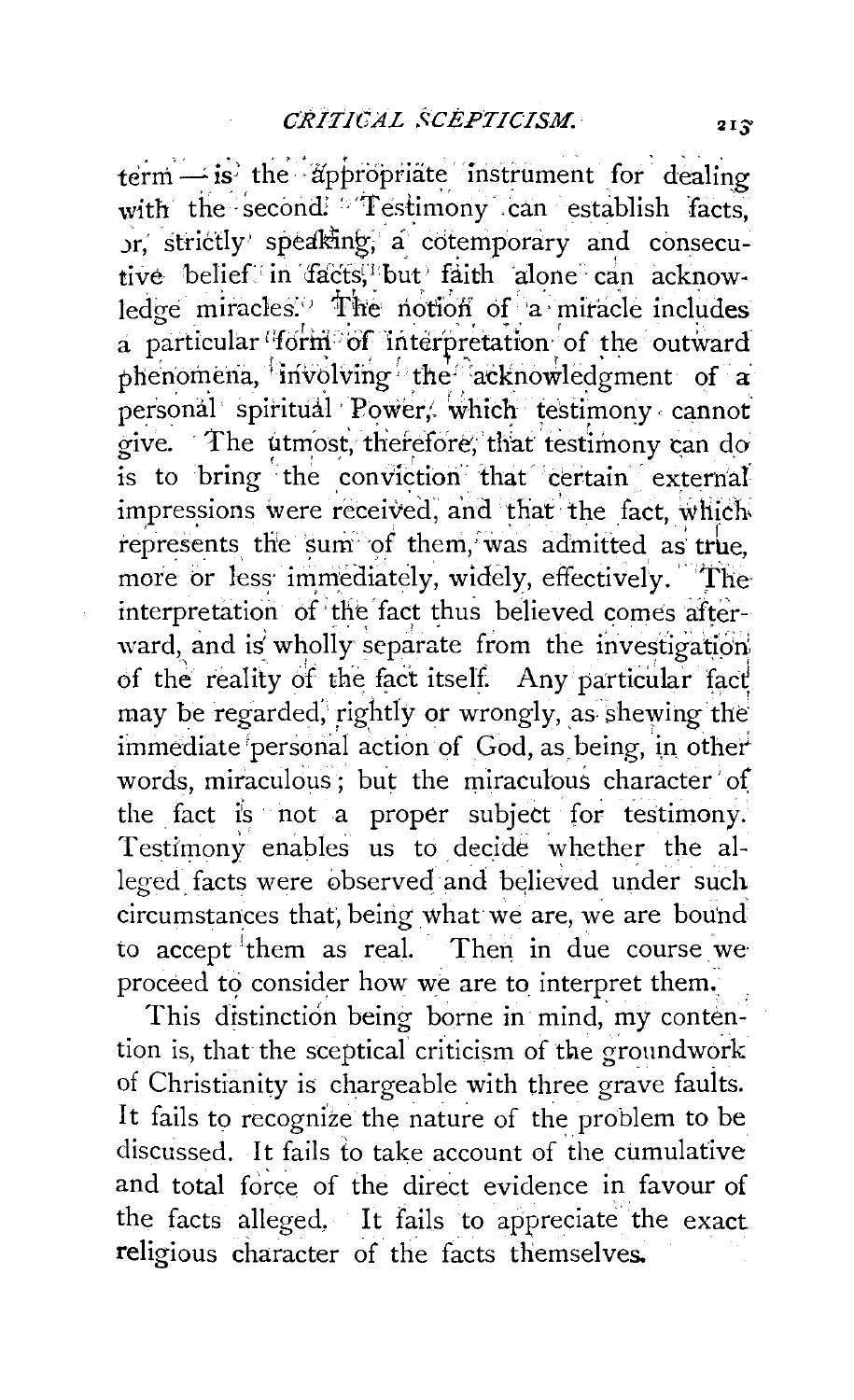This is a wide accusation ; and within the limits of a paper I can only indicate the manifold lines *oi*  argument which carry conviction to my own mind. But in such a case it is of primary importance to obtain a view of the whole field over which the inquiry is spread. Nothing is easier than to point out .a weak position here, a false deduction there; and so the judgment is confused by being directed to isolated details. No battle is so won that every part of the victorious army escapes repulse and check. But these partial failures do not alter the main result.

I. Sceptical criticism fails, I say, to recognize the nature of the problem under discussion. This is, as we have seen, the determination of the circumstances under which the facts of the Life of Christ were believed, with a view to estimating the force of that belief in carrying conviction of their objective reality to ourselves. This question of their reality is not one which can be decided by abstract reasoning. It .is not our part as historical inquirers to discuss whether miracles are possible or not. It is obviously irrational to maintain that any historical induction can be complete. No one oan be justified in assuming that we have exhausted in a limited experience the potentialities of life. If, then, a critic holds that there is no God, or that, if He is, we cannot come to know Him, or that his action, as far as we are concerned, is completely measured by the generalizations which we call laws of nature, unprejudiced inquiry into the Gospel history is impos- .sible for him. All that remains for him to determine is, how narratives which are by his hypothesis necessarily false came to be considered true. This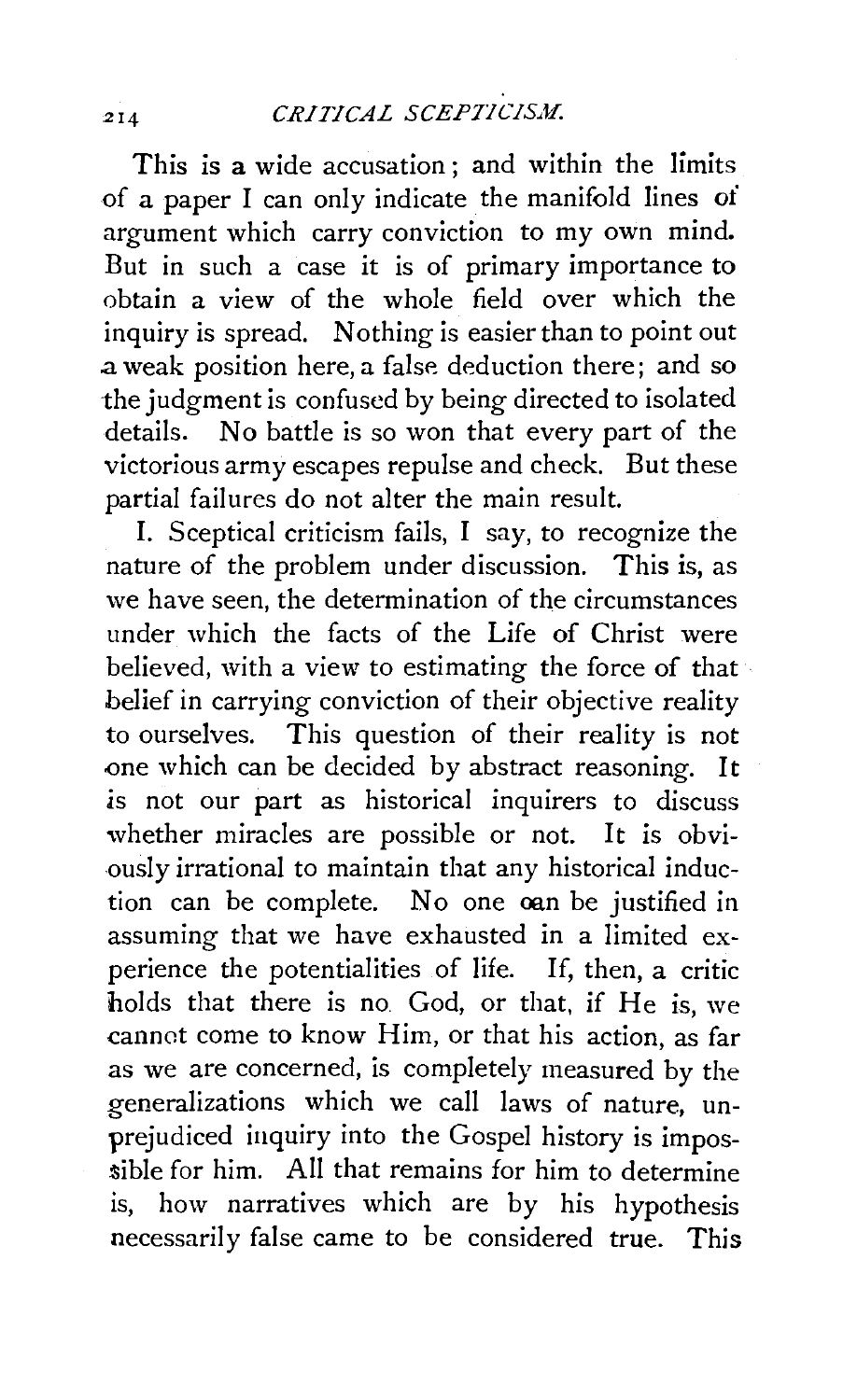is a discussion on which a Christian cannot enter ; and while he will carefully weigh every argument against the trustworthiness of the Gospels which may be advanced in the discussion, he will necessarily remember that their untrustworthiness is an .assumption of the disputant. On this fundamental point, then, there ought to be a clear understanding. Are we, or are we not, agreed that the contents of the Gospels may be true ? Many writers, however  $-$ and this is an injustice which I wish to mark as strongly as I can-profess to examine impartially tne historic value of the Gospels, when really they are endeavouring, perhaps unconsciously, to justify the foregone conclusion that their contents must be explained away. And though nothing is more  $r$  common than to hear contemptuous denunciations of the prejudice of believers, it is evident that the weight of this charge of prejudice lies upon their opponents. Faith is, at least, consistent with the admission of the inaccuracy of the particular records, but fatalistic scepticism is not consistent with their truth. An " orthodox " critic may be inclined to favour one conclusion, but a uniformitarian critic is pledged to the other. He has decided the problem, which he seems to discuss historically, on other than historic grounds.

II. Every fair critic will probably admit the justice of defining, in the sense which I have indicated, the position which he occupies, and I will not insist further upon a fault which, if most common, still cannot be defended. The second charge which I bring against sceptical criticism will require to be set out at greater length. (1.) Sceptical critics fail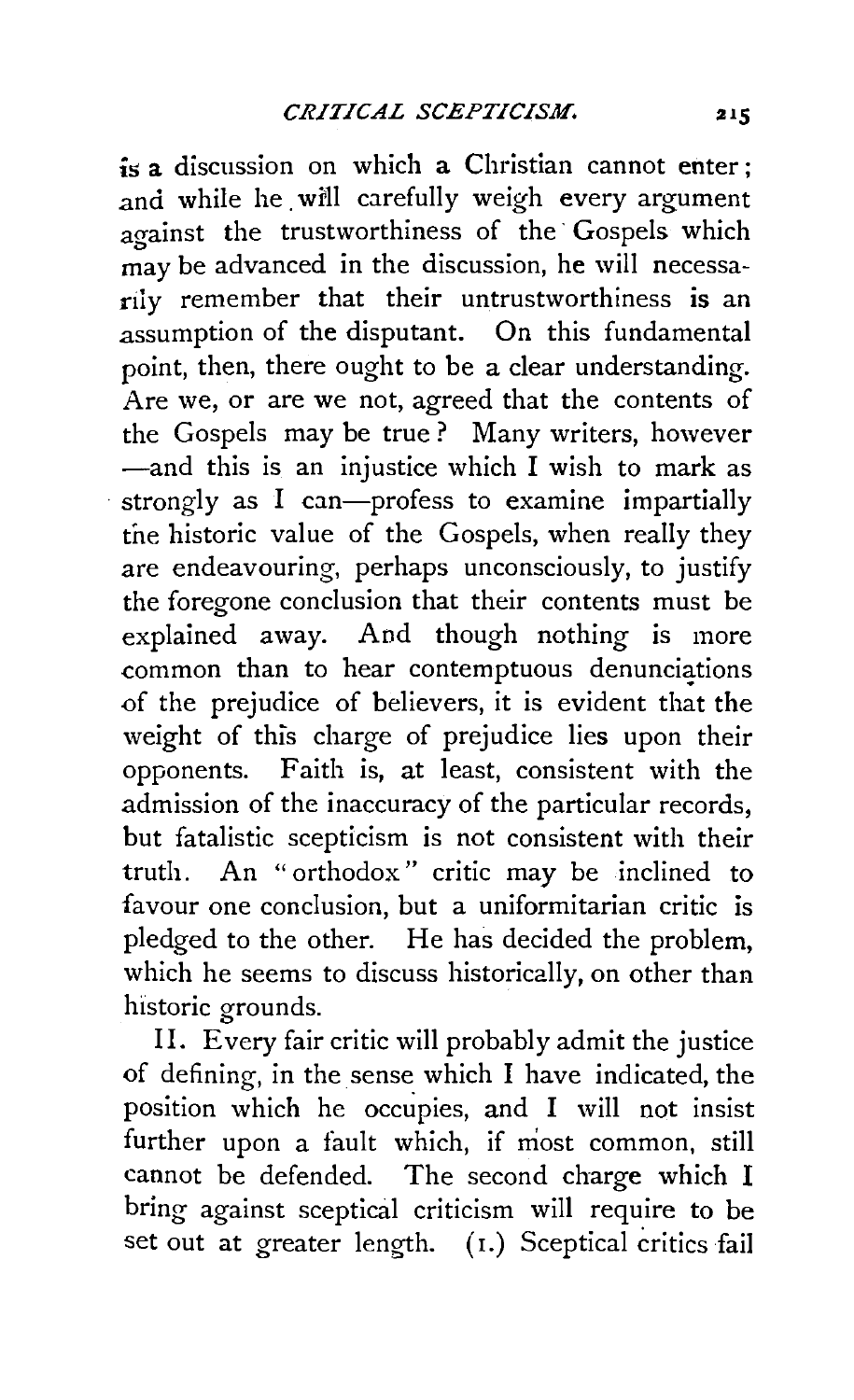to take account of the cumulative and total force of the direct evidence in favour of the facts alleged.  $(2.)$  They criticize special documents without regard to the general . belief which· the documents express.  $(3.)$  : Of these documents they criticize special parts without regard to the relation in which the parts stand to the entire books. (4.) They isolate the documentary evidence from the testimony of the living· body.

(I.) These four specific counts· of my indictment can, I believe, be · fully substantiated by proofs accessible to every student of Scripture. It is not necessary to dwell at length upon the first. It is enough to point out the important circumstance which is overlooked in popular assaults upon the reality of the facts of the Life of Christ, that the truth of the Resurrection, to keep this one evemt before us, is attested by a significant variety of testimony. The evidence of St. Paul, of the Synoptists, and of St. John, is at least ·independent. And in these we have the witness of a convert, thewitness of the Apostolic Church, the witness of an apostle. Each kind of witness supplements the other. There is no possibility of supposing that Christianity ever existed apart from the belief in this crowning miracle of the Resurrection. And we could not have had more varied proof in writing of the reality and efficacy of the belief.

I shall touch afterward on the witness of the Synoptists and of St. John. I will now only insist in passing on the force and fulness of the witness of St. Paul. As literary evidence, this is the earliest and the most unquestioned which has come down to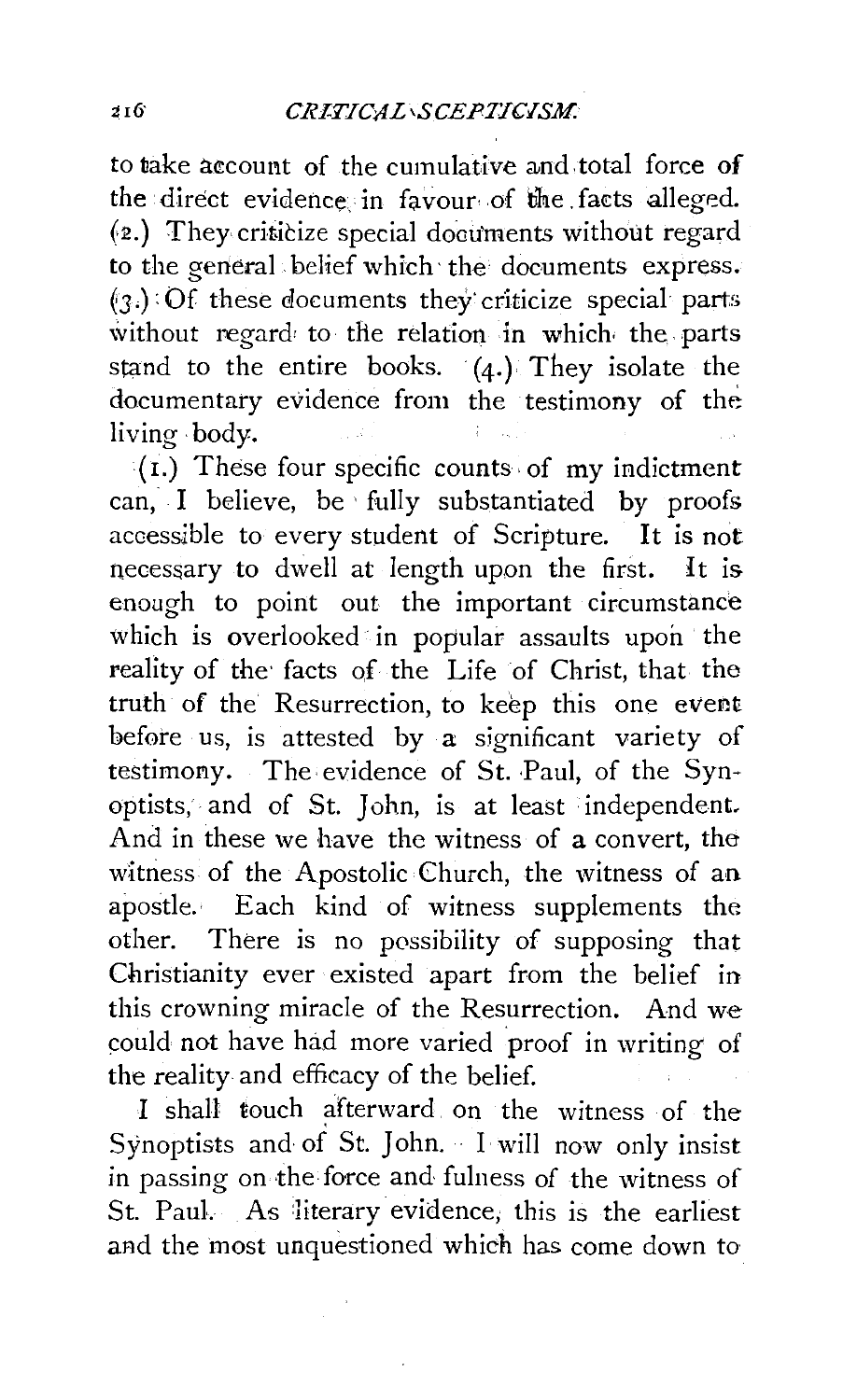us. No one doubts that we have in the Epistles to the Galatians, the Corinthians, and the Romans, the very words of the Apostle of the Gentiles, written less than thirty years after the death of Christ, and no one can doubt that the fact of the Resurrection is the centre of his Christian faith. *"If Christ be not raised*," this is his message from first to last to his. converts, *"your faith zs vazn."* If we go back to the date of the conversion of St. Paul, which turned upon a belief in the reality of the Resurrection, his testimony is carried on some years earlier. We have then here the case of a man of whose intellect we can judge, who had had intimate knowledge for some time of Christ's life and belief; who, within ten years after the event took place, accepted it as a reality which changed his whole mode of life and thought; who affirmed it in a literal sense with an intensity of affirmation which cannot be exceeded. The religious revolution in this case can be measured ; and the cause which we assign for it, whatever it be, must be adequate.

The second and third counts of the accusation are justified by the manner in which sceptical critics deal respectively with the Synoptic Gospels and the Gospel of St. John. In dealing with the Synoptists, they disregard the relation of the record to the current belief. In dealing with St. John, they neglect the relation of a few specific details to the characteristic features of the whole narrative. I will touch apon each of these two points.

(2.) In recent popular examinations of the Synoptic Gospels it appears to be assumed that their authority is disposed of, if it can be shewn that we

VOL. I.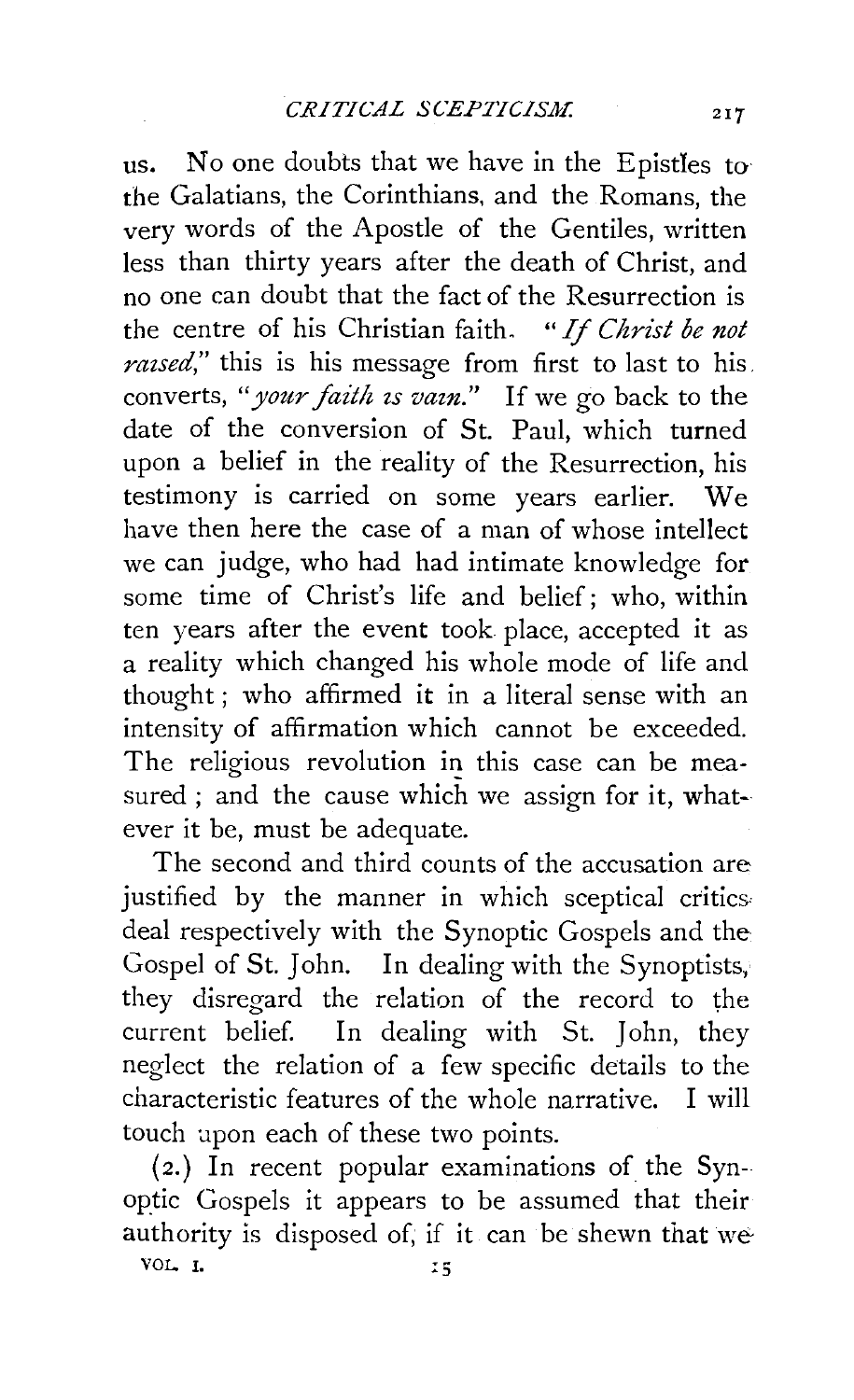cannot be certainly assured of their immediate apostoiic authorship ; that they present marks of close resemblance to other Gospels which obtained partial currency in portions of the early Church; that for some time the written narratives of the works of Christ were not regarded as Scripture in the same sense as the books of the Old Testament. But without entering on any one of those topics which are of the deepest interest to believers, I venture to say that if all these conclusions are admitted, the peculiar value of the simple historical evidence of the first three Gospels is quite unchanged. One or two unquestionable facts will (as I hope, justify the statement which I have made.

In the first place, then, if we set aside St. John's Gospel, which does not come into consideration here, these narratives contain almost all that we know of the history of Christ. A little reflection will shew the importance and bearing of this observation. Few things indeed can be more surprising than the barrenness of uncanonical tradition as to the Gospel. It may well move our wonder that if we look only at what may fairly be regarded as authentic, not more than three or four sayings of Christ, and one or two slight details of fact, have been preserved elsewhere which are not given substantially in the Synoptists. On the other hand, we find in the apostolic writings- the Acts and the Epistles-an outline of Christ's Life and Work cerresponding, as far as it goes, with that found in the first three Gospels ; and we find, also, numerous references in the earliest Fathers to words and incidents which they contain. This latter fact is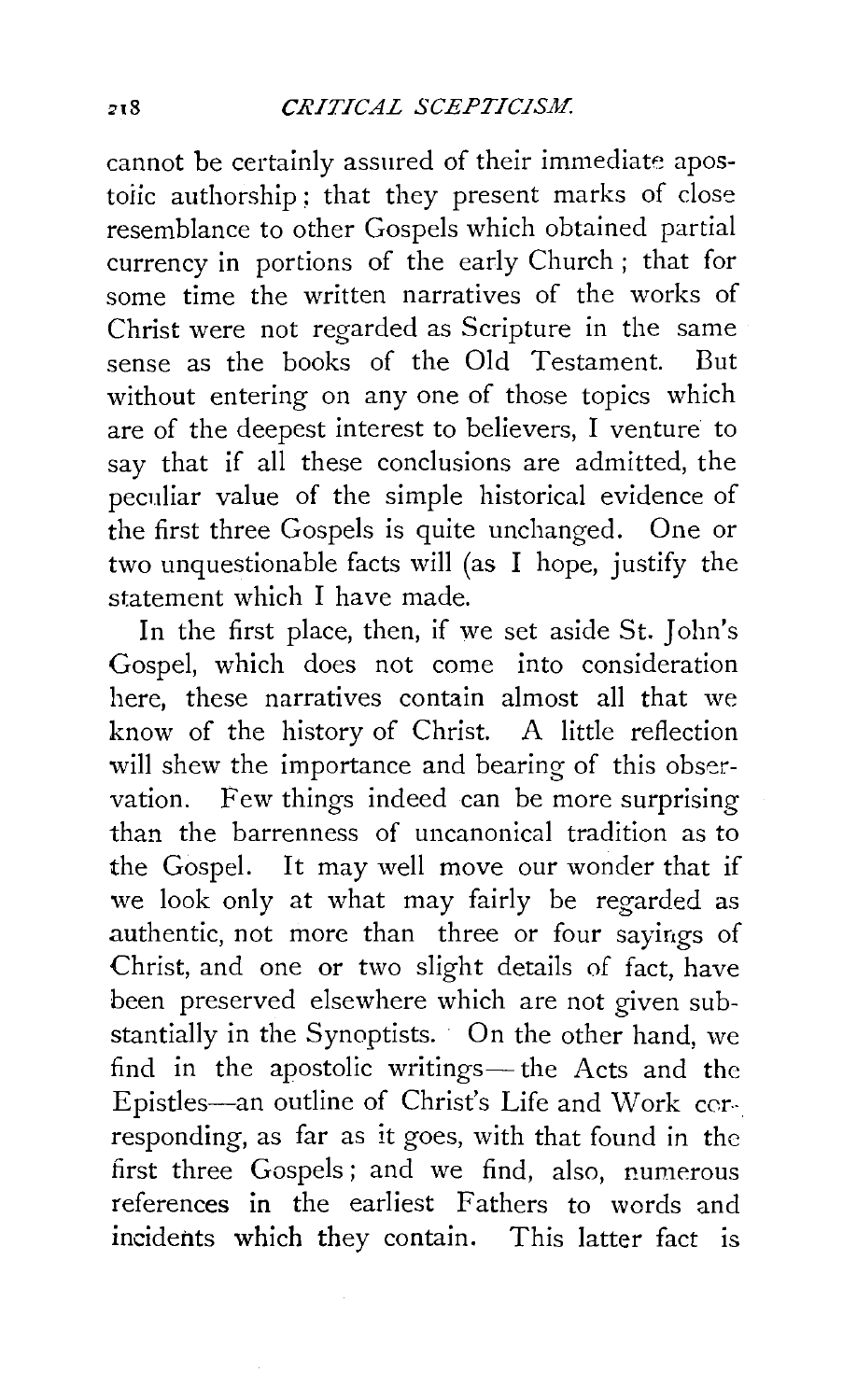evidently of the highest moment ; for it follows that, whether we suppose that these references were made to tradition, or to our Gospels, or to other similar records, the contents of our Gospels, in any case, are coincident in substance and even in form with those accounts of Christ's Life which were current in the early Church and everywhere received as true. The general narrative of the Synoptists was accepted by Ebionites, no less than by Catholics. Let the divisions of the early Church be exaggerated by perverse and fanciful ingenuity as much as the passion for theorizing may require, and their witness still goes back to a date prior to all division.

This being so, we are necessarily led, in the next place, to a definite conclusion as to the substantial authorship of the Synoptic narrative. The narrow limitation of the contents of the Evangelic Record, and the acceptance of this limited record by all parties, can only be explained on the supposition that the brief selection of representative events was made at the very beginning of the Christian Society, and by men who had acknowledged authority. No other hypothesis will account satisfactorily for the complete suppression of the innumerable other incidents of Christ's Life, and for the general circulation of this significant abridgment. We are, then, justified in affirming that the Synoptic record is essentially far more than the testimony of one writer, or of three writers. It is the testimony of the Apostolic Church, or rather of the apostles, that Evangelical summary which St. Paul implies that he received.

And yet more than this. The few fragments of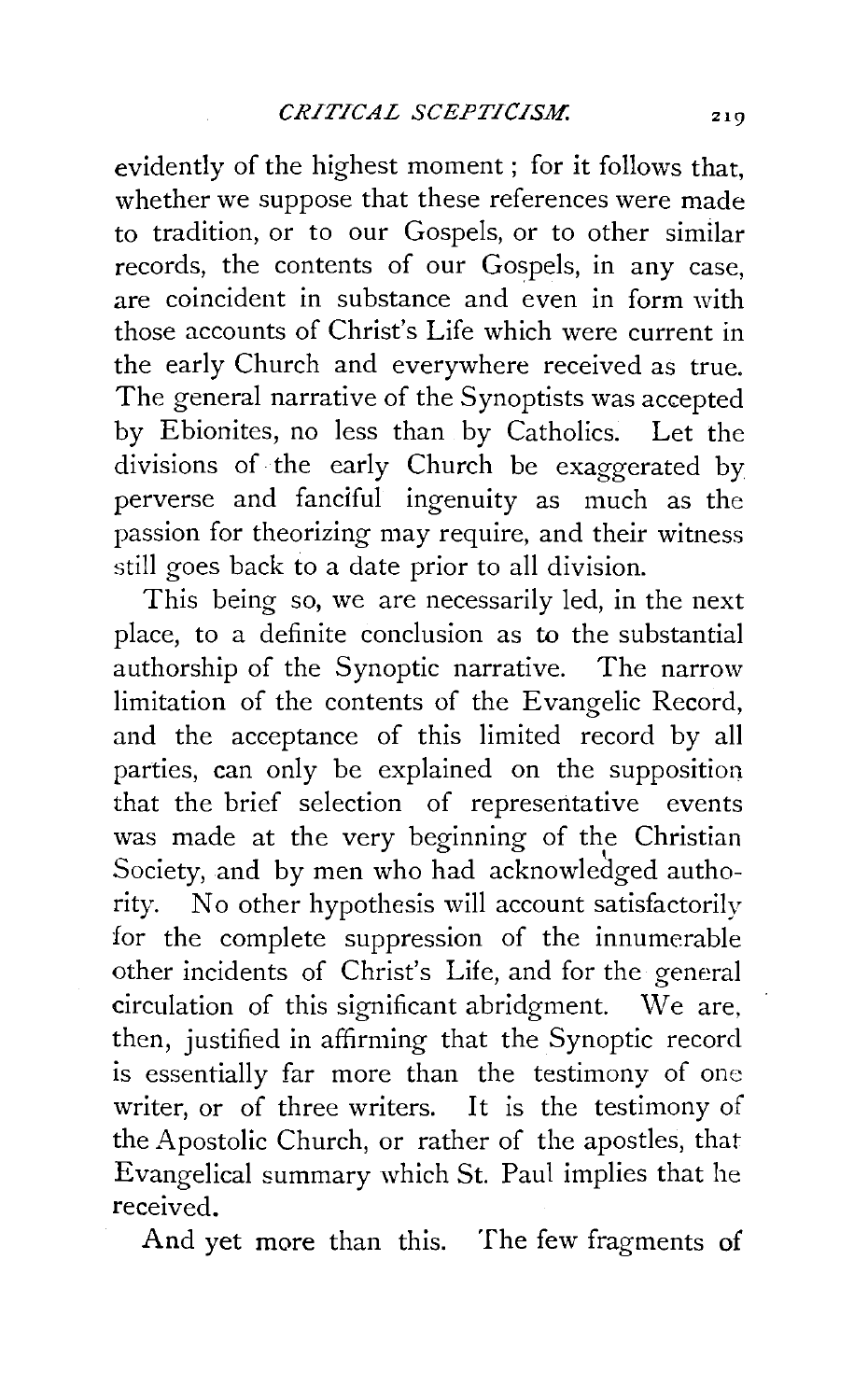the other early Gospels which remain enable us to compare these in some degree with the canonical Gospels as to their general character. The result is, that there can be no reasonable doubt that our Gospels preserve the common materials in the simplest and purest form. The uncanonical parallels offer in several instances legendary details and interpretative glosses, which are not found in the writings of our Evangelists. We have, then, in ~hese not only the general testimony of the first preachers of Christianity, of the apostolic circle at Jerusalem, but we have in them that testimony in its most original shape. Now negative critics, I repeat, do not give fair weight to these certain historical conclusions. They do not recognize the positive value of a general consent as to the reality of the constituent facts of the Gospel, coexisting, it may be, with small differences in detail, of which facts our Synoptic Gospels are the faithful records.

( 3·) I pass now to the Gospel of St. John. And if negative critics have failed in apprehending the real character of the testimony of the Synoptists, they have failed, if possible, still more signally in dealing with St. John. Those very features in his narrative by which it is marked as an individual testimony, bearing in every detail the impress of individual experience, and so distinguished from the general narrative of the Synoptists, have been urged as objections against its authenticity. If the Synoptic narratives had professed to be, according to the superficial popular notion, personal and independent histories, such objections might have had weight.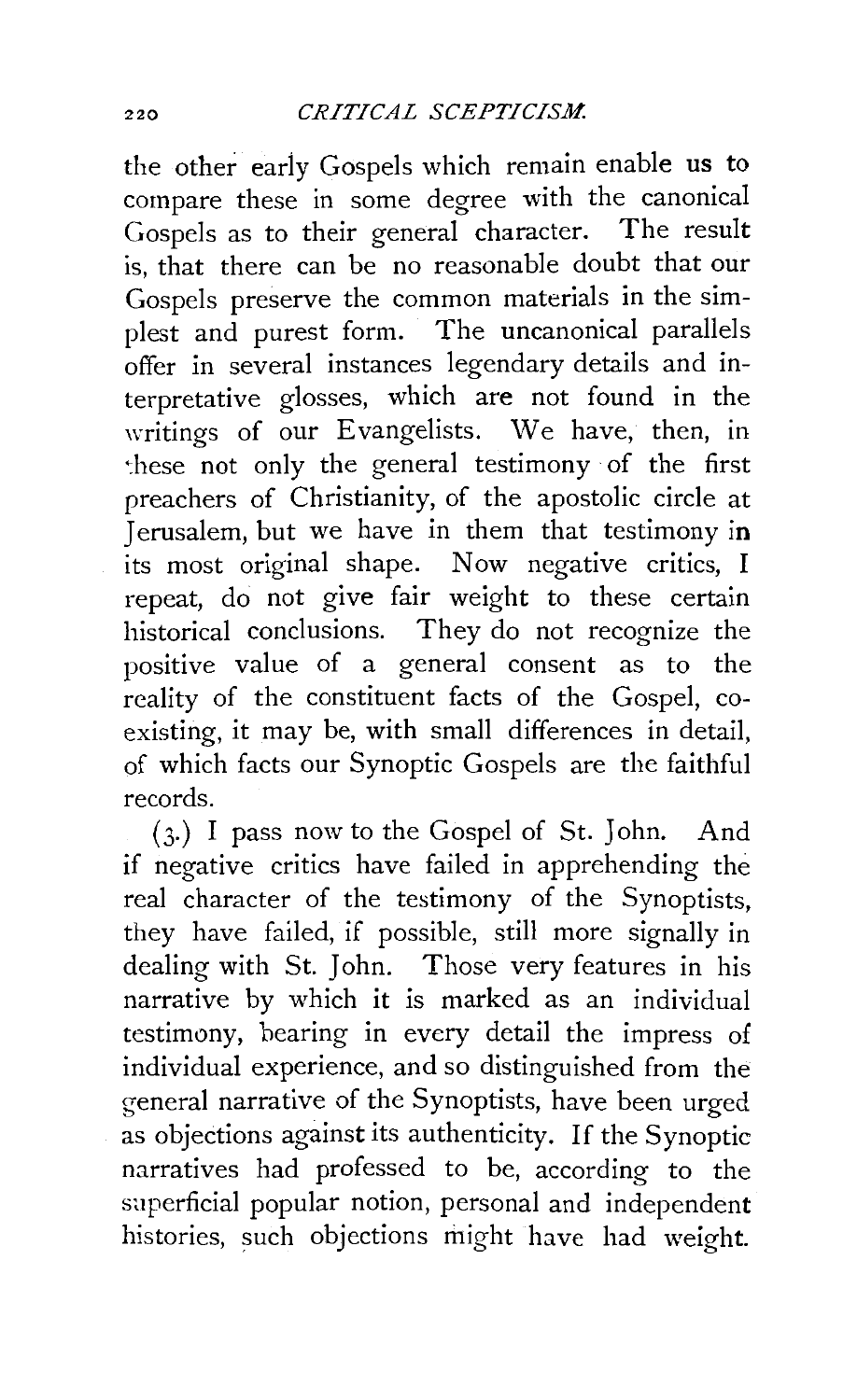As it is, they are as a whole quite beside the mark; .and the only point for discussion is, whether the individualities of detail in the Fourth Gospel correspond with the position of the alleged writer. If they do, the general differences in scope, in substance, in style, between the Fourth Gospel and the other three are of no moment.

To say that this exact correspondence does exist between the contents of the Fourth Gospel and the circumstances of its composition, according to the Catholic belief, is simply to say, in another shape, that I have weighed again and again every word of the narrative, and allowed each phrase to receive its full meaning as part of a whole inspired by a living unity. For nothing less than an analysis of the book verse by verse, candid and patient,<sup>1</sup> can bring home to each student the conviction of its apostolic authorship, as it may be brought home even intellectually. But as a mere sample of the fallaciousness of criticisms which still pass current, I will take two illustrations of special knowledge in the writer in relation to two topics on which he has been accused .of ignorance.

The writer of the Fourth Gospel, it is said, makes many mistakes as to the geography of Palestine : it *is* said also that he falls into error even in regard to the simplest facts of the Jewish institutions. I do not purpose to examine the arguments which are

• Such an inquiry has been made by Mr. Sanday in his singularly calm and convincing essay, "On the Authorship and Historical Char*acter of the Fourth Gospel,"* 1872. A further application of the principles of moral analysis which he lays down completely removes (as I believe) the reservations which he makes as to some of the records of .the Lord's discourses.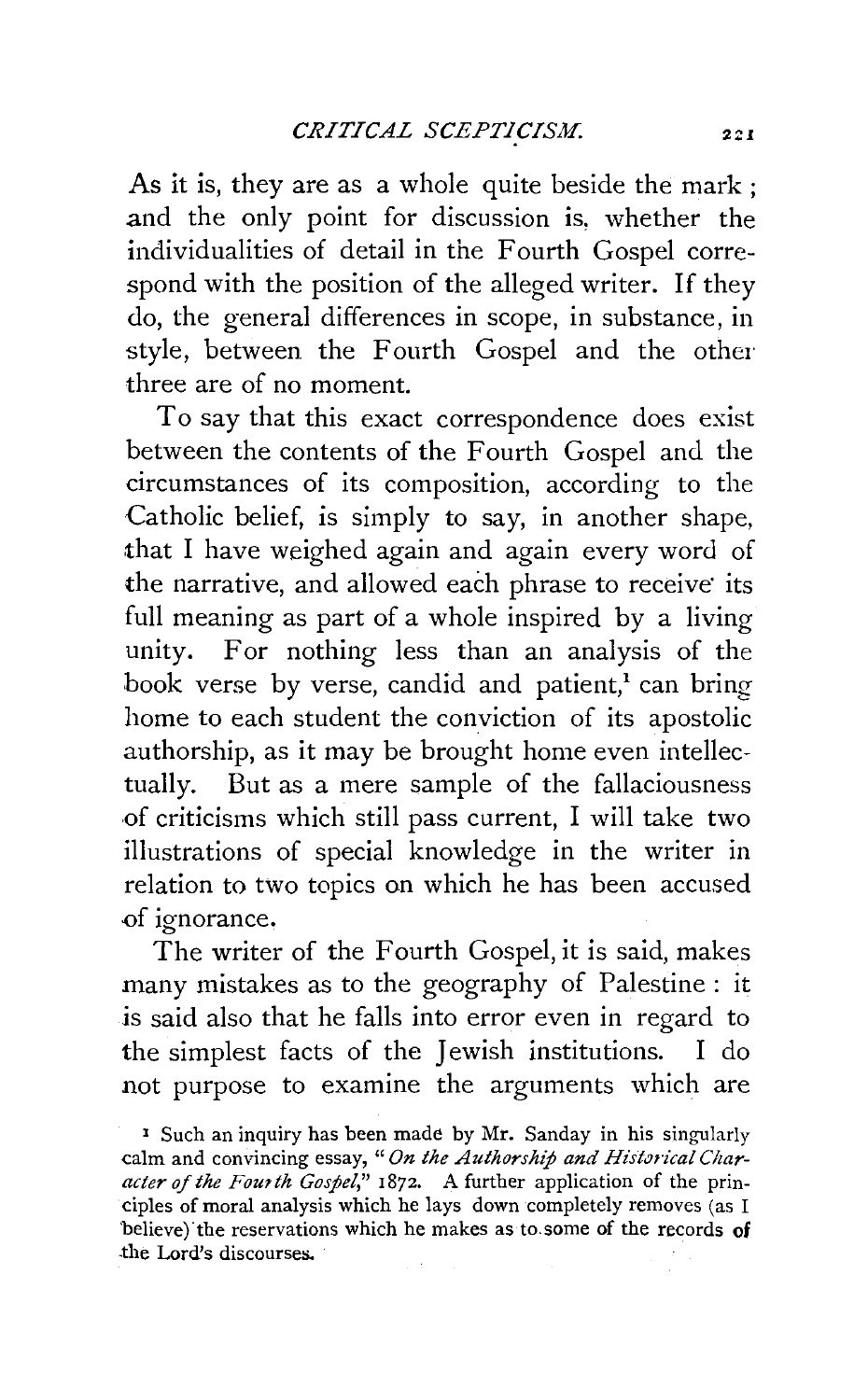alleged in support of these statements. I can, indeed, hardly understand how any impartial critic can still repeat them. But if it can be shewn that the author of the Fourth Gospel possesses an exact and minute acquaintance with geographical details which were obliterated by the destruction of Jerusalem ; if it can be shewn that he deals in the freedom of complete mastery with phases of Jewish thought which had passed away early in the second century : then it will be superfluous to do more. Positive knowledge of this kind is a final answer to the allegation of supposed mistakes. And, unless I am greatly in error, any one who will collect for himself from the Fourth Gospel the incidental notices which it contains of the topography of the Holy City, and of the Messianic expectations of the Jews, will feel with a certainty of assurance that the writer was a contemporary of the events which he describes, and if a contemporary, then no less surely the Apostle St. John.

The multiplicity of life which breathes through every part of the Fourth Gospel can indeed only be realized by some such personal investigation ; and few of us perhaps distinctly realize, till we have made the inquiry for ourselves, how greatly we are dependent upon it for the local and personal colouring of the Gospel history. Almost all we know of the characters which surround Christ as friends or enemies, with the exception of St. Peter, is derived from it ; and every person who is brought forward lives by the lightest touch. It is barely conceivable that the writer may have been an unknown Shakespeare, though those who are best acquainted with the second century will find the conception most difficult: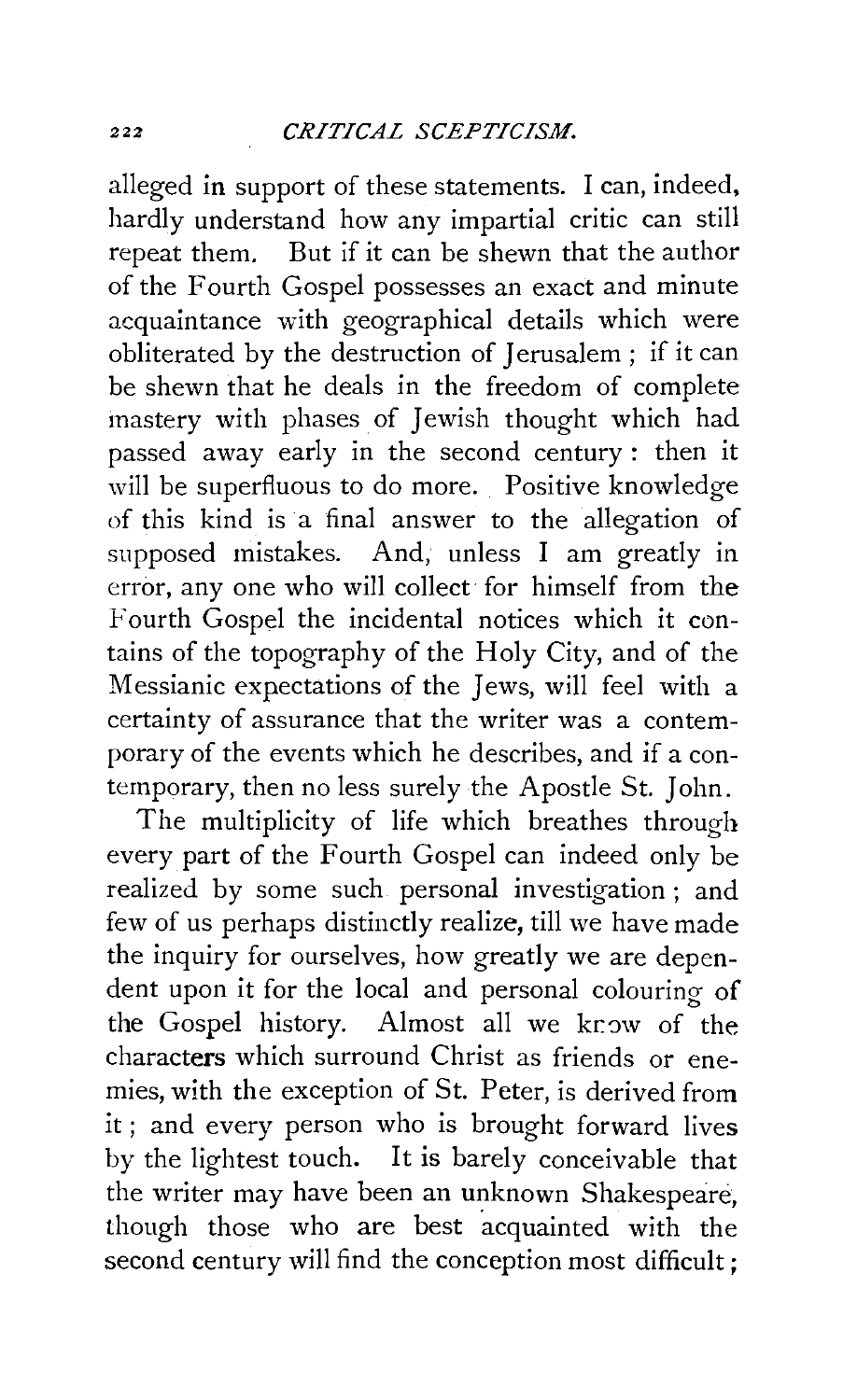but no creative genius can call into being a lost site. Now the writer of the Gospel evidently moves about Jerusalem as if he were at home there. Whether he mentions spots known from other sources, or named only by himself, he speaks simply and certainly. As he recalls a familiar scene he lives again in the past, and forgets the desolation which had fallen upon the place which rises before his eyes. " *There is,"* he writes, "at *Jerusalem a pool called Bethesda*," much to the discomfiture of unsympathetic commentators and scribes, who are unable to go back with the Apostle to the time when the incident first became history. " Bethesda by the sheep-gate," "the pool of Sibam," "the brook Kidron," which are not named by the other Evangelists (yet see Luke xiii. 4), stand out naturally in his narrative. What imagination could have invented a Bethesda with its five porches, and exact locality? What except habitual usage would have caused the Kidron to be described as "the winter torrent"? How long must the name Siloam have been pondered over before the perfectly admissible rendering "Sent'' was seen to carry with it a typical significance? The *Pratorium* and *Gol*gotha are mentioned by the other Evangelists: but even here the writer of the Fourth Gospel sees the localities, if I may so speak, with the vividness of an actual spectator. The Jews crowd round the Prætorium which they will not enter, and Pilate goes in and out before them. Golgotha is *"nigh to the city,"*  where people pass to and fro, and *"there was a garden there."* And St. John, for I must use the name, alone notices the Pavement, the raised platform of judgment, with its Hebrew title, Gabbatha. The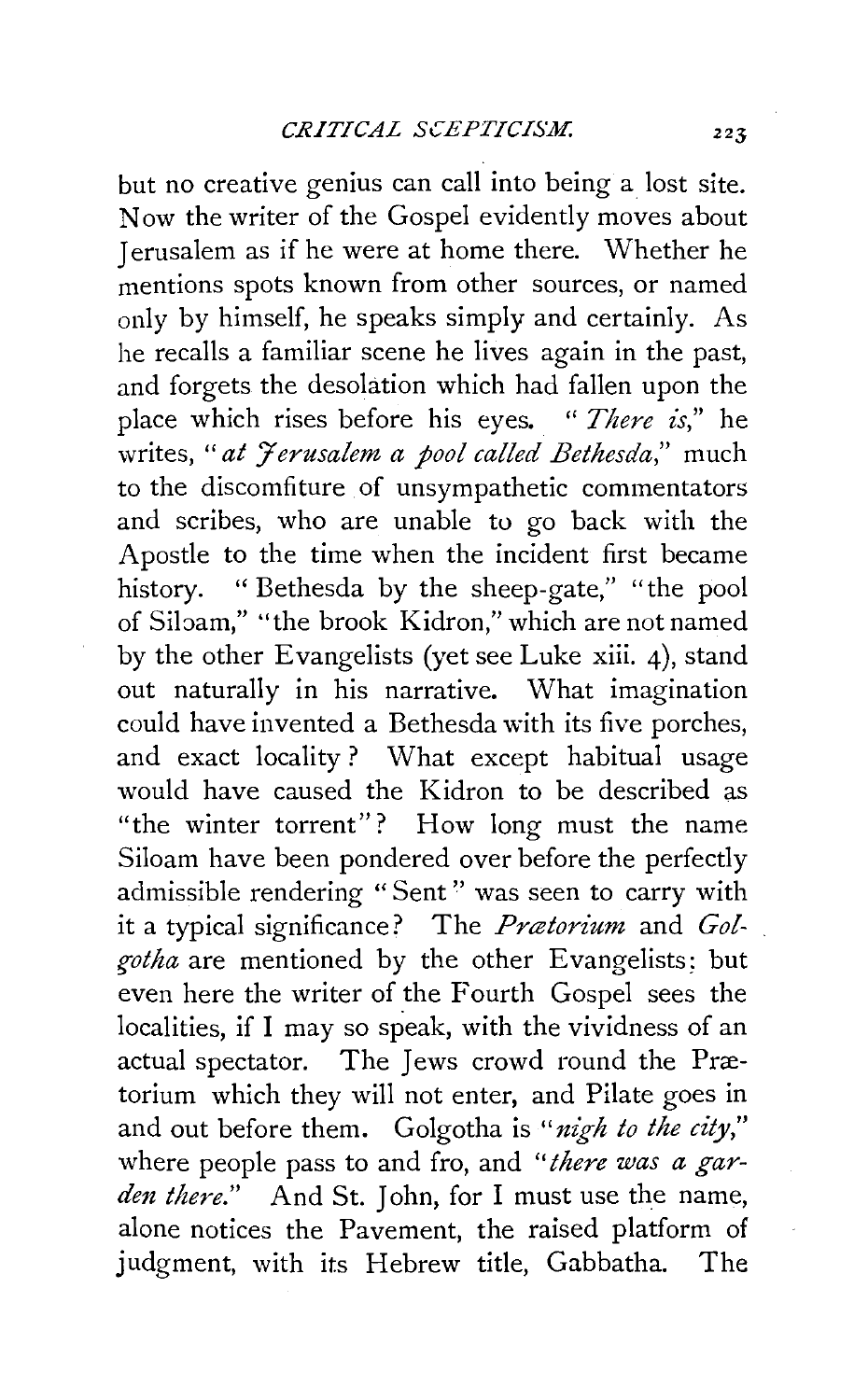places Bethesda and Gabbatha are not, in fact, mentioned anywhere except in the Fourth Gospel, and the perfect simplicity with which they are intro-· duced in the narrative, no less than the accuracy of form in the Aramaic titles, marks the work of a Palestinian Jew who had known Jerusalem before its fall.

The allusions to the Temple shew no less certainly the familiarity of the writer with the localities in which he represents Christ as teaching. The first scene, the cleansing of the Temple, is in several details more lifelike than the corresponding passages in the Synoptists. It is described just as it would appear to an eye-witness in its separate parts, and not as the similar incident is summed up briefly in the other narratives. Each group engaged stands out distinctly,—the sellers of oxen and sheep, the money-changers sitting at their work, the sellers of doves ; and each group is dealt with individually. Then follows, in the course of the dialogue which ensues, the singularly exact chronological note, *"Forty and six years was this Temple in building."* 

The incidents of the Feast of Tabernacles (which are given in Chapters vii. and viii.) cannot be under- .stood without an accurate acquaintance with the Temple ritual. The two symbolic ceremonies-commemorating the typical miracles of the wildernessthe outpouring of water on the altar of sacrifice, and ·the kindling the golden lamps at night, furnish the great topics of discourse. The Evangelist is familiar with the facts, but he does not pause to dwell upon them. Only in one short sentence does he appear to call attention to the significance of the events.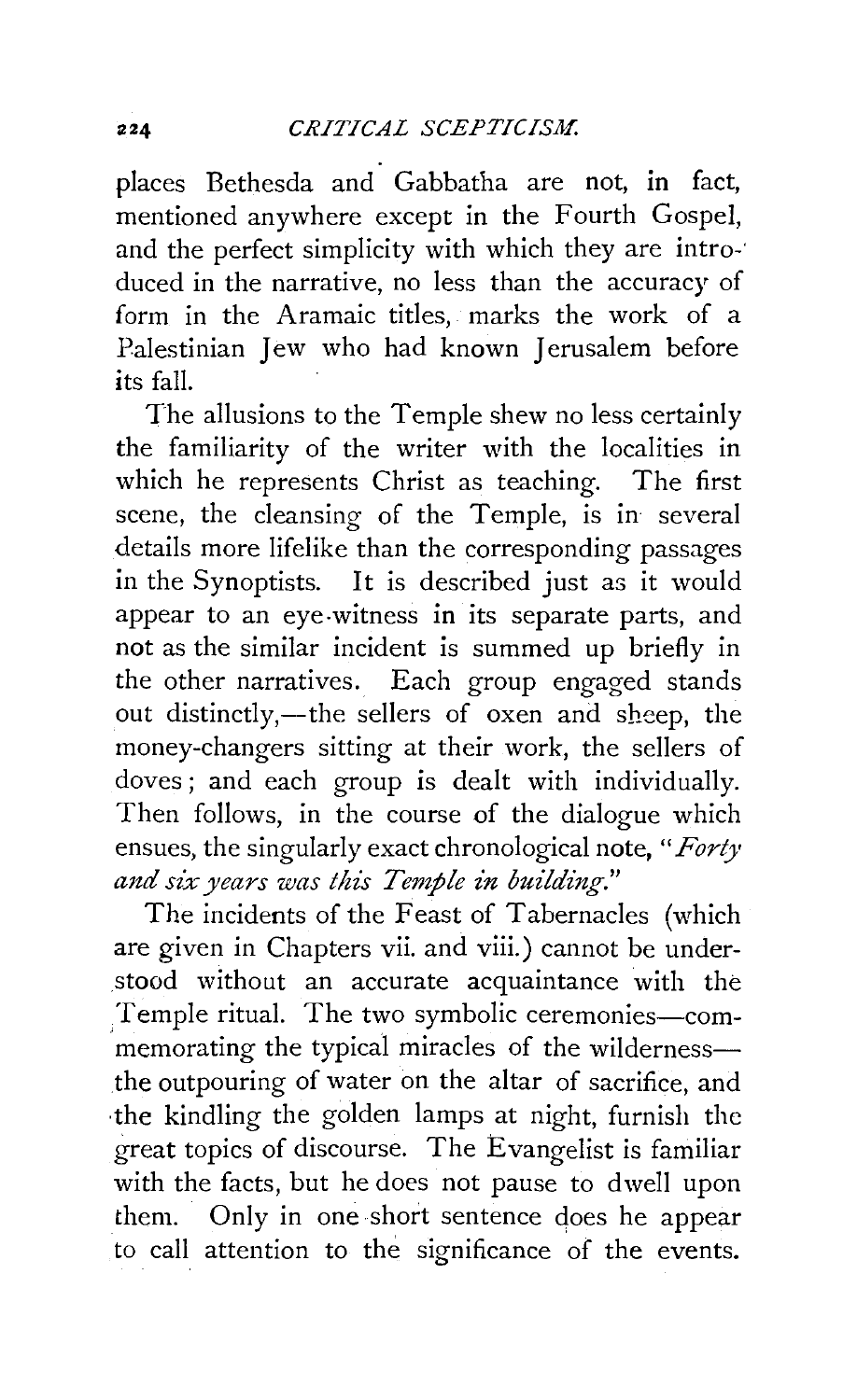" *These things,"* he says," *Jesus spake i1t the Treasury, as he taught in the Temple."* The mention of the exact spot carried with it to minds familiar with the Herodian Temple a clear revelation of what was in the Apostle's mind. For the Treasury was in the cocrt of the women, where the great candelabra were placed, looking to which, Christ said, *"I am the light"*  -not of one people, or of one city, but-" of the *world."* And there is still another thought suggested by the mention of the place. The meeting-hall of the Sanhedrin was in a chamber adjacent to it. We can understand, therefore, the hasty attempts of the chief priests and Pharisees to seize Christ, and the force of the words which are added, that even there, under the very eyes of the popular leaders, *"no man laid hands on him."* 

The next visit to Jerusalem, at the Feast of Dedication, brings a new place before us. *"It was winter*," we read, " *and 'Jesus was walking in Solomon's Porch,"* a part of the great eastern cloister, suiting in every way the scene with which it is connected.

Once again, as I believe, we have a significant allusion to the decoration of the Temple. On the eve of the Passion, at the close of the discourses in the upper chamber, the Lord said, *"Arise, let us go hence."* Some time after we read that when He had finished his high-priestly prayer, He went forth with his disciples "over the brook Cedron." It seems impossible to regard this notice as the fulfilment of the former command. The house, therefore, must have been left before, as is clearly implied in the narrative, and the walk to the Mount of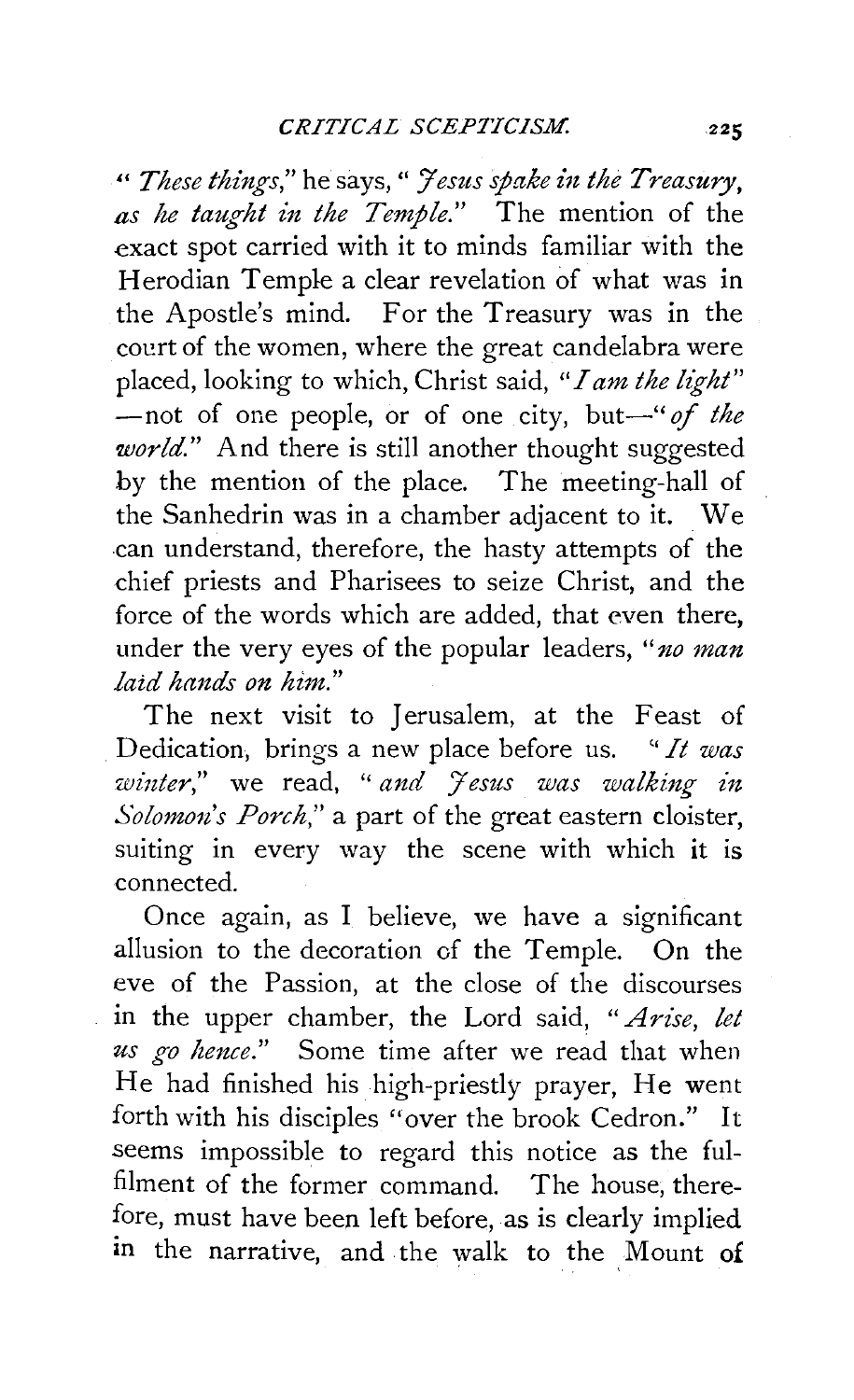Olives might well include a visit to the Temple; and on the gates of the Temple was spread the great vine of gold, which was reckoned among its noblest ornaments. Is it, then, a mere fancy to suppose that the image of the vine and its branches was suggested by the sight of this symbolic tracery, lighted by the Paschal moon, and that the highpriestly prayer was offered under the shadow of the Temple walls?

However this may be, it is inconceivable that any one, still more a Greek or a Hellenist, writing when the Temple was razed to the ground, could have spoken of it with the unaffected certainty which appears in the Fourth Gospel. It is monstrous to · transfer to the second century the accuracy of archæological research which is one of the latest acquirements of modern art. St. John, it may be safely said, speaks of what he had seen.

The topography of Jerusalem in the Fourth Gospel is the topography of that city before the Roman siege: and the representation of the Messianic doctrine current at the time of our Lord's ministry cannot be made to suit any later date. A religious revolution separated the middle of the first century from the close of it ; and a careful student of St. John must be struck by the contrast between the personal teaching of the Evangelist in the Prologue and in parts of the third Chapter, and those types of opinion which he records as existing in Palestine during the period of his history. The doctrine which he holds himself is definite and uniform: the doctrine which he has occasion to represent is fluent, conflicting, fragmentary, now reconcileable with the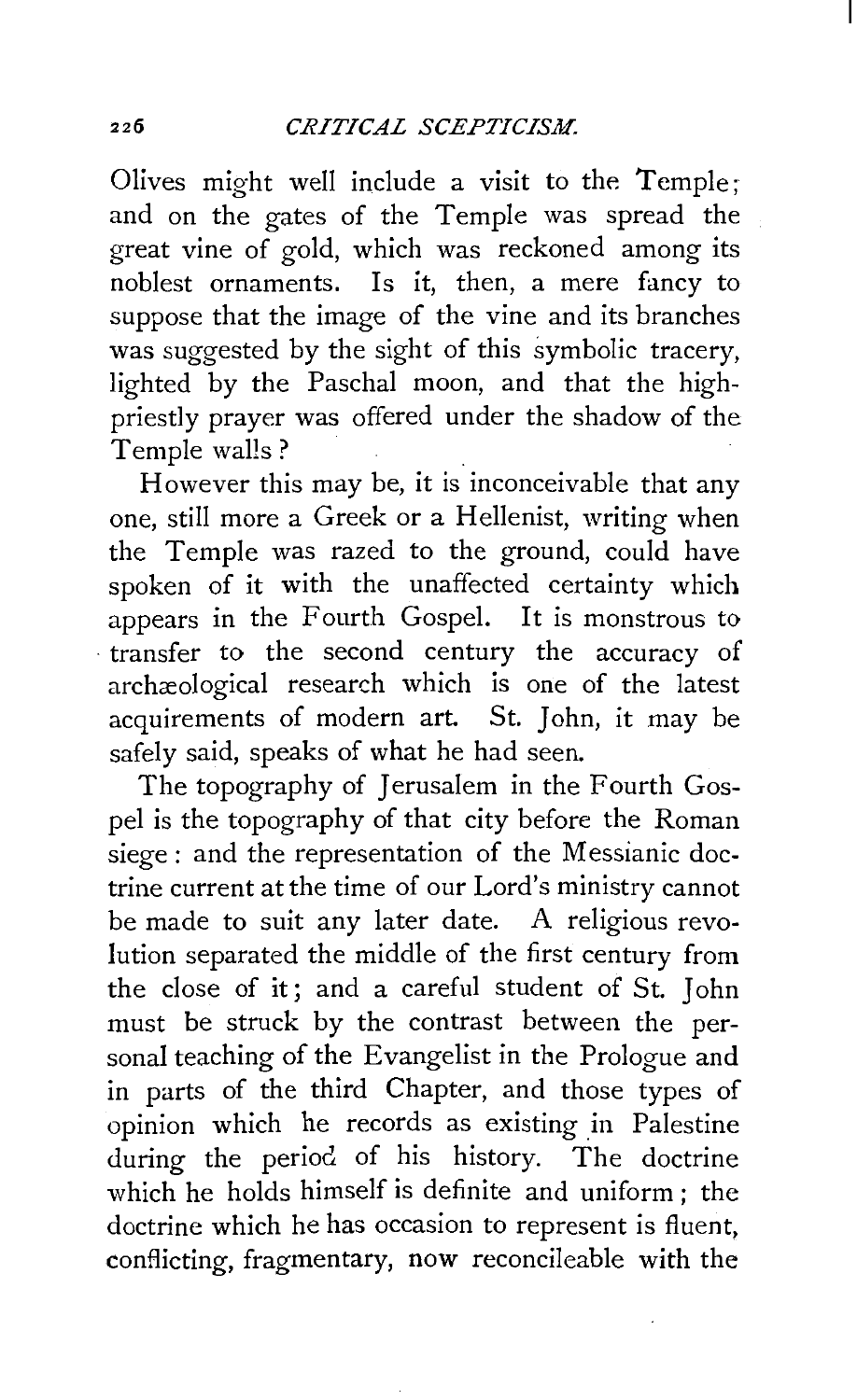truth and now irreconcileable: but in each case earlier than the fatal conflict which finally determined the relation of Christianity to post-Christian Iudaism.

In a few clearly-marked scenes-ten or twelvethe religious crisis of the people is set before us. The conflicting thoughts of Jew and Samaritan, of the people of Galilee and Jerusalem, of Pharisee and Sadducee, of believer and unbeliever, are vividly portrayed in their essential features.

The dialogue in the fourth Chapter is a signal illustration of this natural historical portraiture of  $\alpha$  opinions. In this the difference between the Messianic views of the Jews and of the Samaritans is. not definitely brought forward by the Evangelist, but is only to be gathered from the course of the narrative. The Jews, looking for a temporal deliverer, held a false opinion : the Samaritans, looking for a prophet, held an imperfect opinion. In the one case, to accept the familiar title would be to· confirm an error : in the other, to develop a germ of truth. The whole Gospel is, in one aspect, a gradual unfolding of the divergence between the popular Jewish conception of Messiah and the true spiritual conception of the Saviour. To the last, when the Jews say, *"If thou be the Christ, tell us plainly*," they get no direct answer. To the Samaritan woman, on the other hand, who looked for Messiah to solve all her. doubts, Christ says at once, *"I that speak unto thee am he.*" Now any one who will consider how this contrast is presented, will, I believe, allow that the Evangelist must be recording facts which he had known, and not imagining a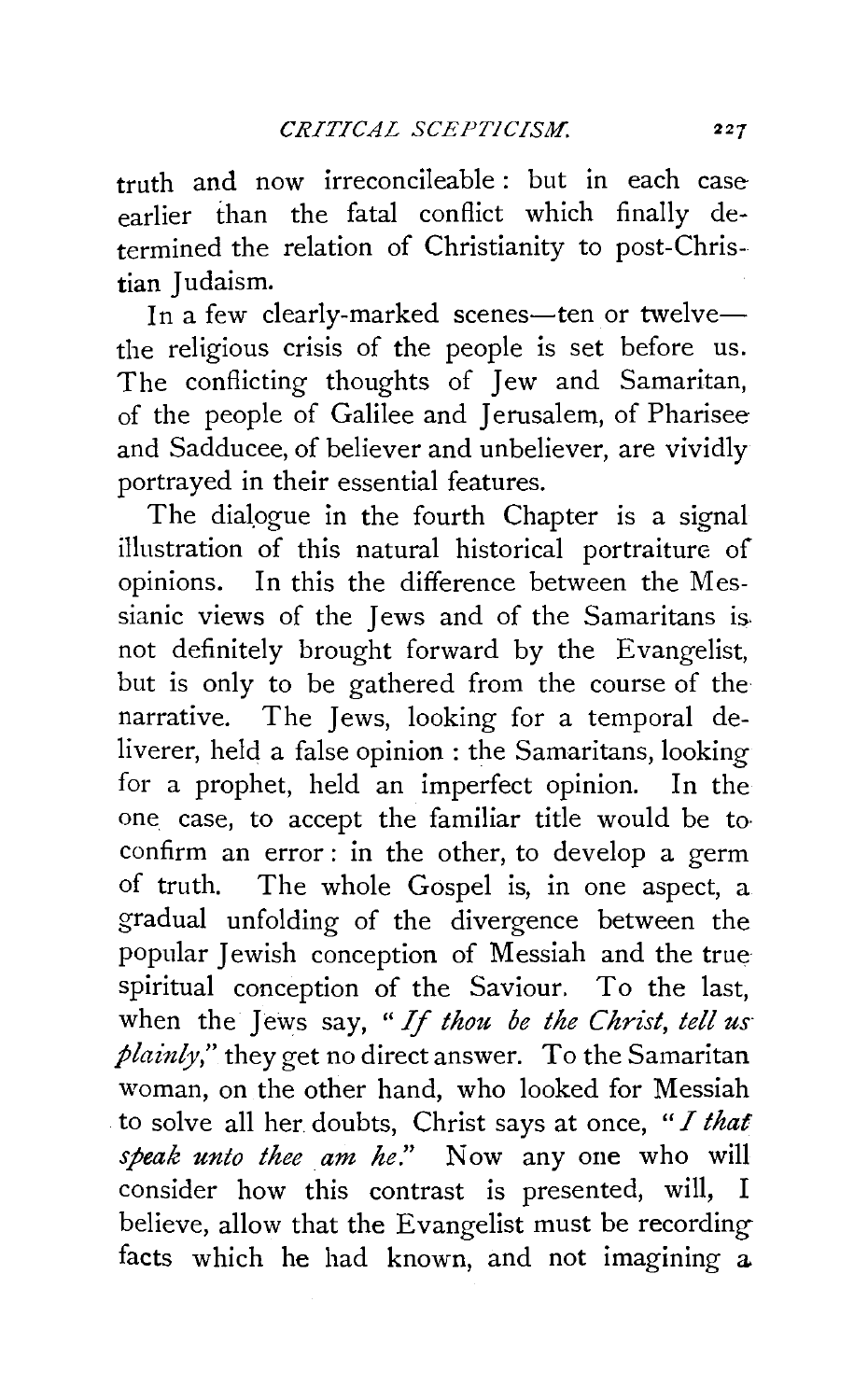conflict foreign to the experiences of· the second century.

The picture of the concurrent varieties of Jewish opinion is no less certainly drawn by an eye-witness. Nothing can be further from the truth than to represent the teachings of the Gospel as antagonistic to the Jewish revelation. It is indeed antagonistic to "the Jews," the narrow party who wished to make the revelation an exclusive possession of their own nation, as it did in fact spring from among them. But the doctrine of Messiah's Work and Person is in every particular placed in a living connection with the old Dispensation. The starting-point lies in the principle that "*the Salvation is of the 'tews*;" and as the truth is unfolded gradually, To the Jew first is written, as in the Epistles of St. Paul, over a message which is declared to be essentially universal. In the first Chapter, for example, the Baptist proclaims that he was sent in order that the Christ should *"be made manifest to Israel."* Philip recognizes in Jesus of Nazareth Him " of whom *Moses in the Law and the Prophets did write."* N athaniel addresses Him as *"the Son of God, the King* of *Israel."* So, elsewhere, the life of Abraham and the lessons of the Exodus are set forth as ful- .filled in Christ. " *Your father A braham rejoiced to see my day."* The manna, and the water from the rock, and the pillar of fire, receive a new interpretation. The relation of the past to the present is as shadow to substance, but it is assumed throughout that without the substance there can be no shadow.

In all this it is to be noticed that Christ is de-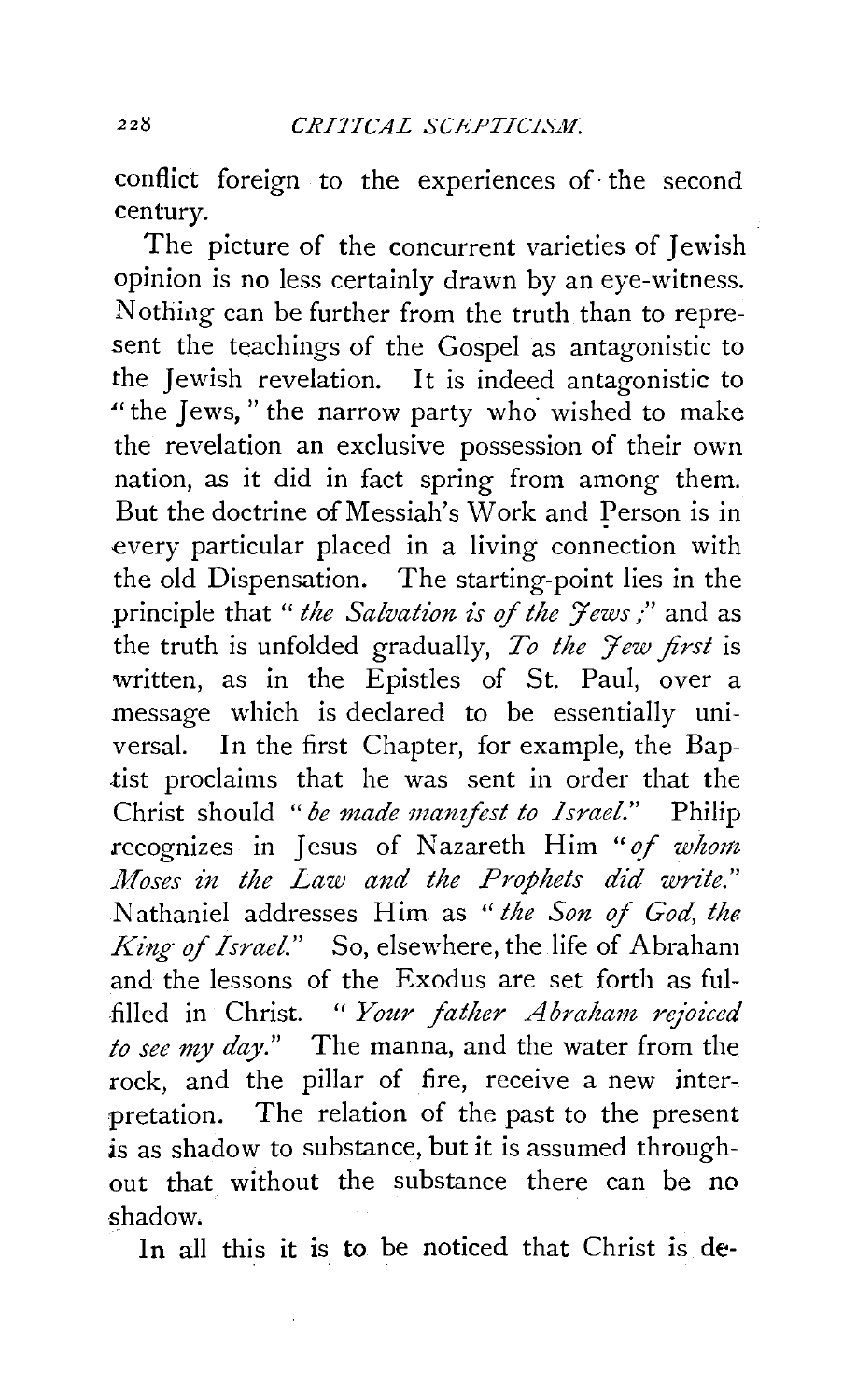scribed under titles and aspects which, though they were perfectly appropriate and natural under the actual circumstances of his appearance, assumed a new meaning at a later period of Jewish and Christian history. No one whose ideas of Christ were formed after the fall of Jerusalem, no one who wished to construct an ideal person as the embodiment of the Alexandrine conception of the Logos, could have so presented the Messiah in his essential relations to true and false Judaism-not to one only, but to both-as the author of the Fourth Gospel has done.

For the acknowledgment of the one Hope of Israel furnishes the common ground for faith and unbelief in the record of St. John. The interpretation of the Hope brought doubt and division. Some, like the apostles, attached themselves at once to the person of Christ, and rested absolutely in Him, as He made Himself known in ways which they did not anticipate. Others hastily seized on what they imagined to be the fulfilment of their own dream, and would have "taken him by force to make him a *king-,"* and then fiercely resented the failure of their hopes, seeking at the last even to alter the title on the cross.

These are the extremes, and the wide interval between them is filled up with natural fluctuations of popular feeling. There is the reverence for Christ's works, checked by a superstitious ritualism. There are the low anxious questionings of half belief; divided opinions among the multitude and even among the Pharisess ; conflicting notions as to Messiah's appearance; balancings of Christ's claims with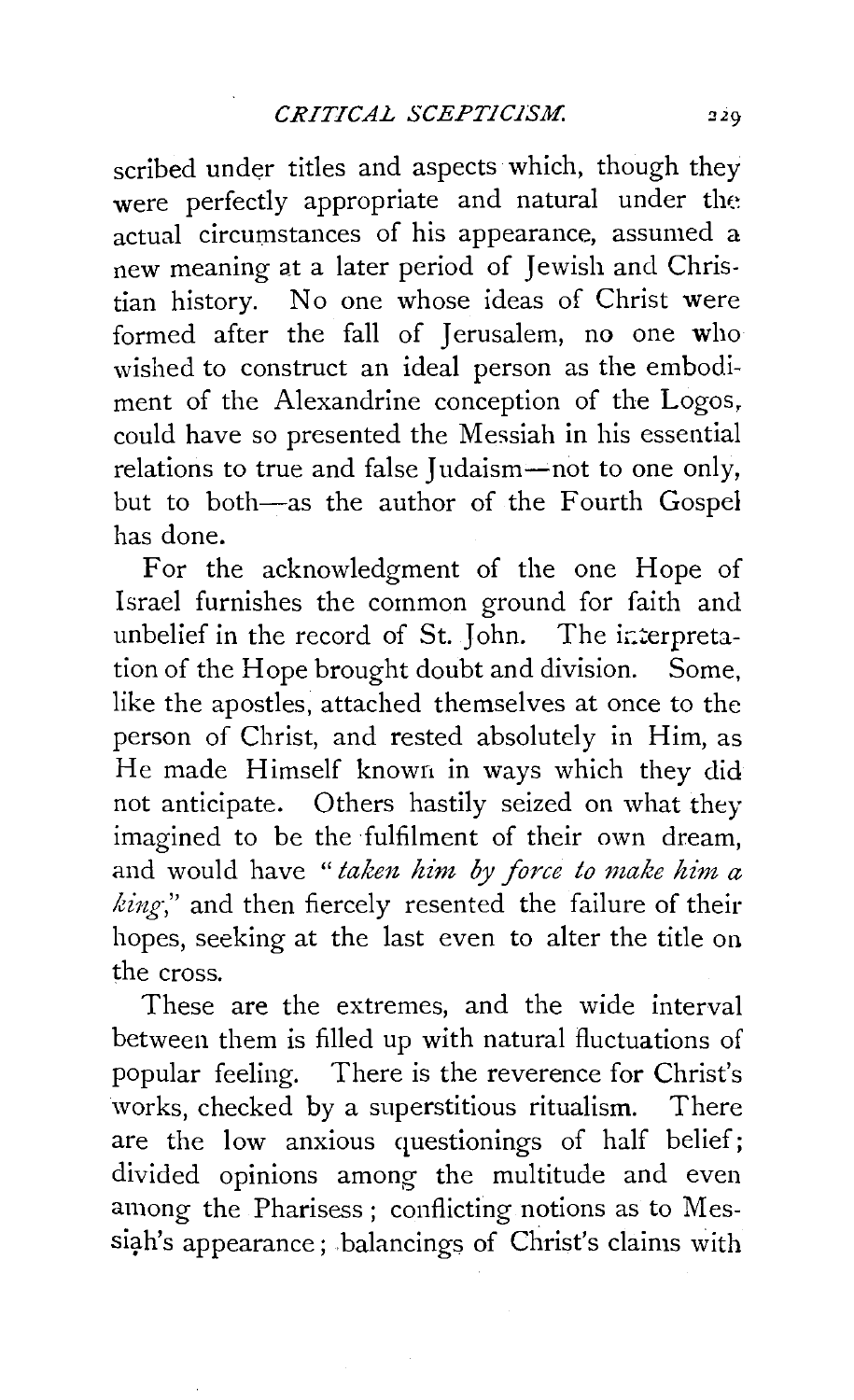his actual position. On the other hand, there is the uncompromising hostility of the rulers. And even here there is one life-like trait which is apt to escape notice. In the last crisis the Pharisees give place to the Sadducees. The cold stern resolve of the selfish fanatics overpowers the helpless vacillations of the men who, with half convictions, took the place of religious leaders.

The whole history of the fulfilment of the Messianic idea in its progressive development is, in a word, a transcript from life. Scene follows scene without repetition and without anticipation. Thoughts are revealed, met, defined from point to point. In this process we not only see individualized characters, but we see the characters change before our eyes under intelligible influences. And this is done within the narrowest limits, and in a writing of transparent simplicity, if also of infinite depth. Art can shew no parallel. No one, I repeat, who had not lived through the vicissitudes\_ of opinion which are reflected often only in the most subtle phrases, could have realized by imagination transient and complicated modes of thought which found no existence in the second century.

There are some difficulties undoubtedly remaining in exactly determining the relations of the Fourth Gospel to the Synoptists ; but these are trifling when taken in connection with the continuous signs of immediate personal observation which mark the whole narrative : so that our conclusion must be that the Fourth Gospel is the work of an Apostle, and that the testimony which it gives to the Resurrection is the testimony of an eye-witness.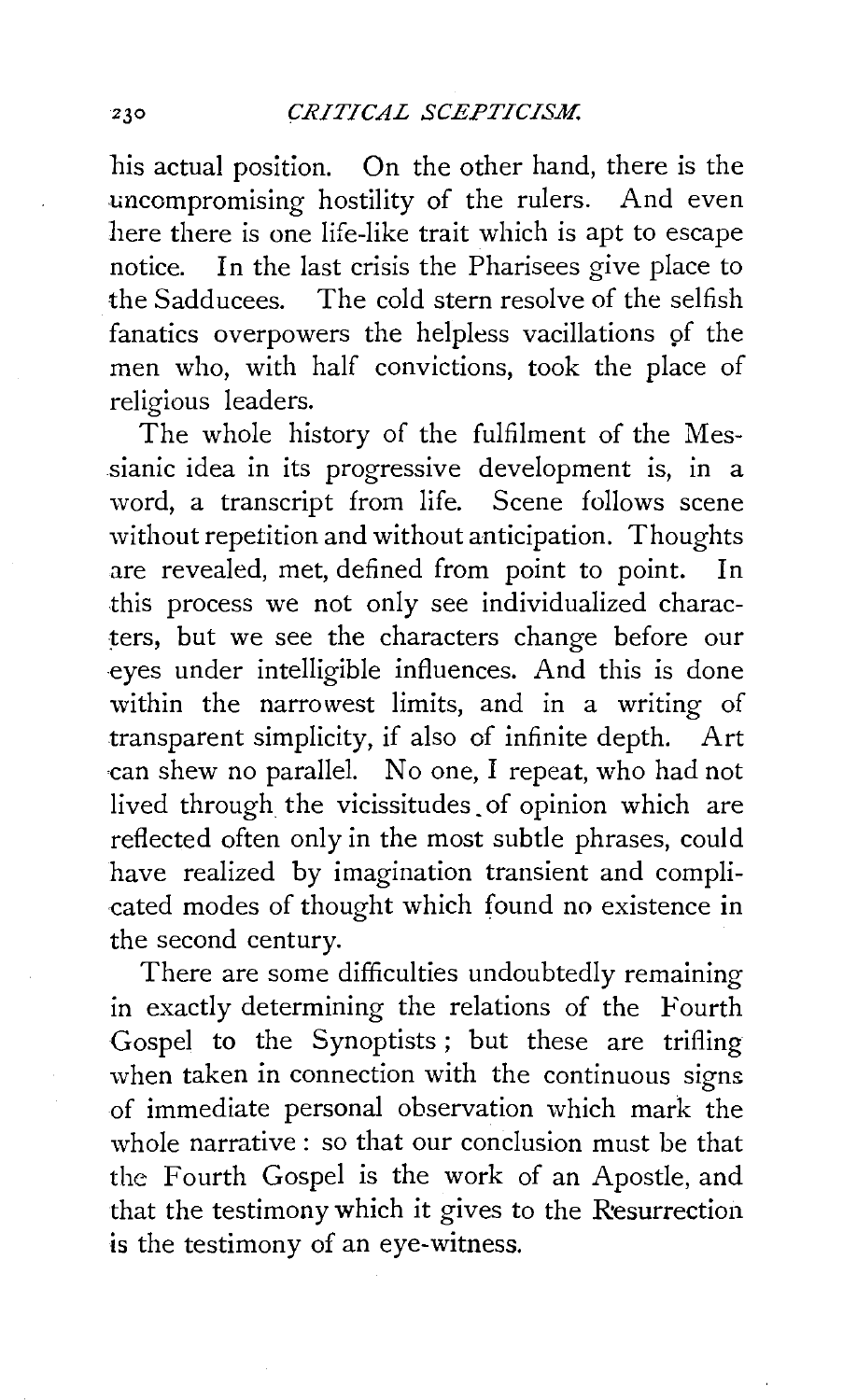(4.) This direct testimony of the apostolic body and of the last of the apostles to the facts of Christ's life, and in particular to the Resurrection, is supplemented by the testimony of the living Society. The Christian Church is the one final and abiding witness to the realities of Christian life. The belief in these as literal facts was the foundation of the Church, and penetrated every part of its faith and worship. The earliest Christians observed the first day of the week as that on which Christ rose. Baptism was regarded as a dying and rising with Christ. "The celebration of the holy Eucharist is unintelligible without faith in a risen Saviour. . . . The fact of the Resurrection was not an article of the creed ; it was the life  $\alpha$ f it."

Now this testimony of a continuous life-the testimony of the Christian Church-is either entirely overlooked or strangely perverted by sceptical critics, and that both in regard to the facts which it establishes and in regard to the record of the facts.

The Church at the end of the second century is supposed to have been the result, not of a slow and orderly growth, but of a fundamental revolution iu the Faith, accomplished apparently over the whole world about the same time without the knowledge of the victors. This extravagant hypothesis is tenable only so long as the fragmentary literary remains of the century after the fall of Jerusalem are interpreted without any regard to the vital condition of Christianity as it is clearly revealed for the first time at the close of that period. The Fathers, who speak then with a fuller knowledge than we can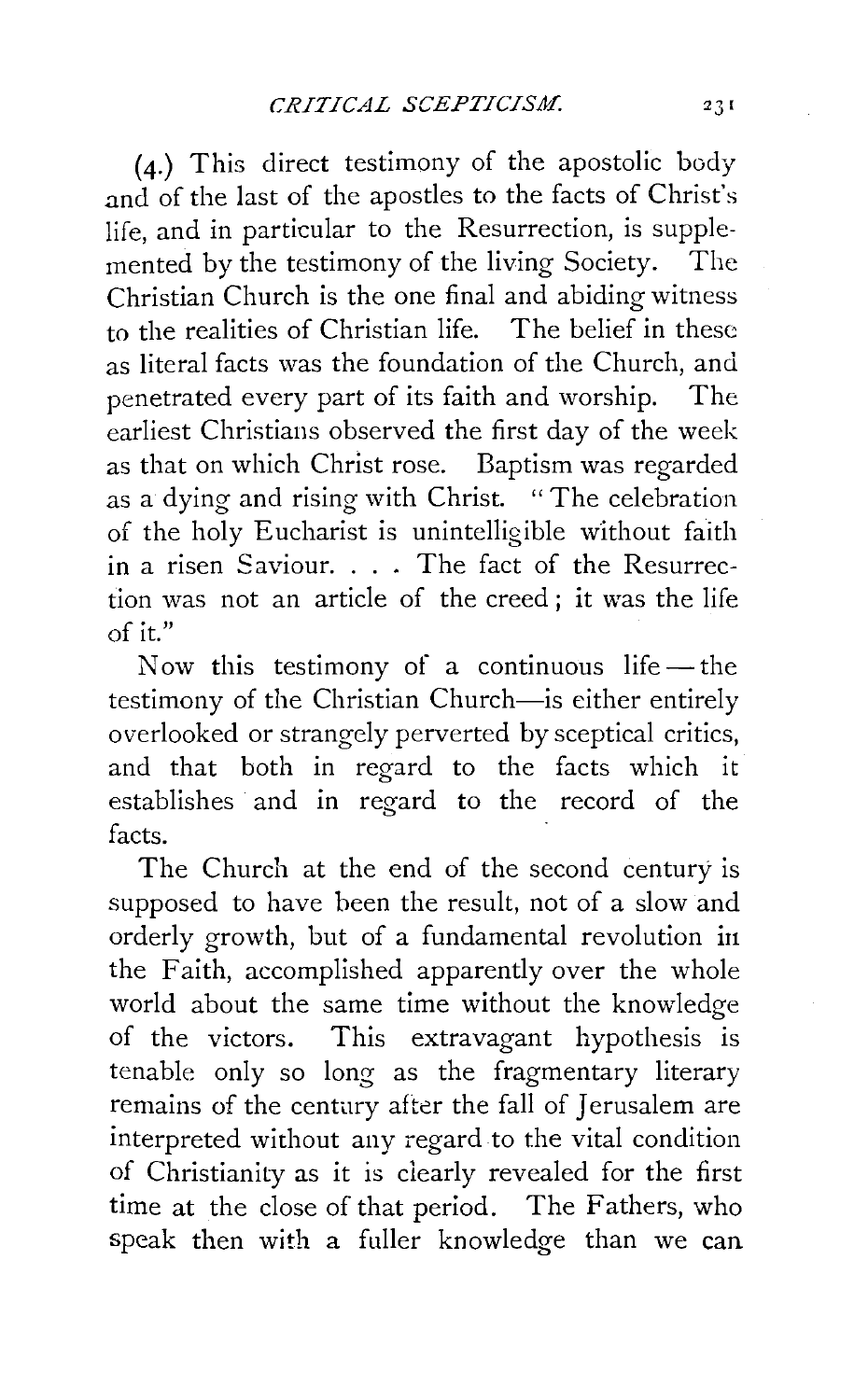have of the opinions and writings of their predecessors, have no doubt a3 to their own agreement with a continuous apostolic tradition and an uninterrupted Christian life. Different elements of the truth were, as it is admitted, brought into fuller prominence in one part of the Church than in another. Experience, according to the Divine law. was necessary for the full realization of each constituent of the final sum, and for the co-ordination of all. But this process was a vital process of unbroken continuity. The collection of apostolic writings which we have in the New Testament is a sufficient explanation of the history of the second century; and, conversely, the consolidation of the Catholic Church, which was a great reality at the close of the age, can only be satisfactorily explained by supposing that the various aspects of the Faith which these writings present had been energetic side by side from the first preaching of the gospel. But plain as they are, these great facts of a victorious life are wholly neglected by a school of writers who start with a preconceived notion of what Christianity must have been at first, and then cut down all testimony to suit their hypothesis, while the testimony is scanty enough to be dealt with by force, and afterward invent a silent revolution to account for a general consent adverse to their hypothesis, which *is* too strong to be suppressed.

Ill. This fatal inability to enter into the life of the Christian Society marks the last principal charge which I prefer against sceptical critics. They make no effort to apprehend the Christian conception of the facts of Christianity. And yet, in order to deal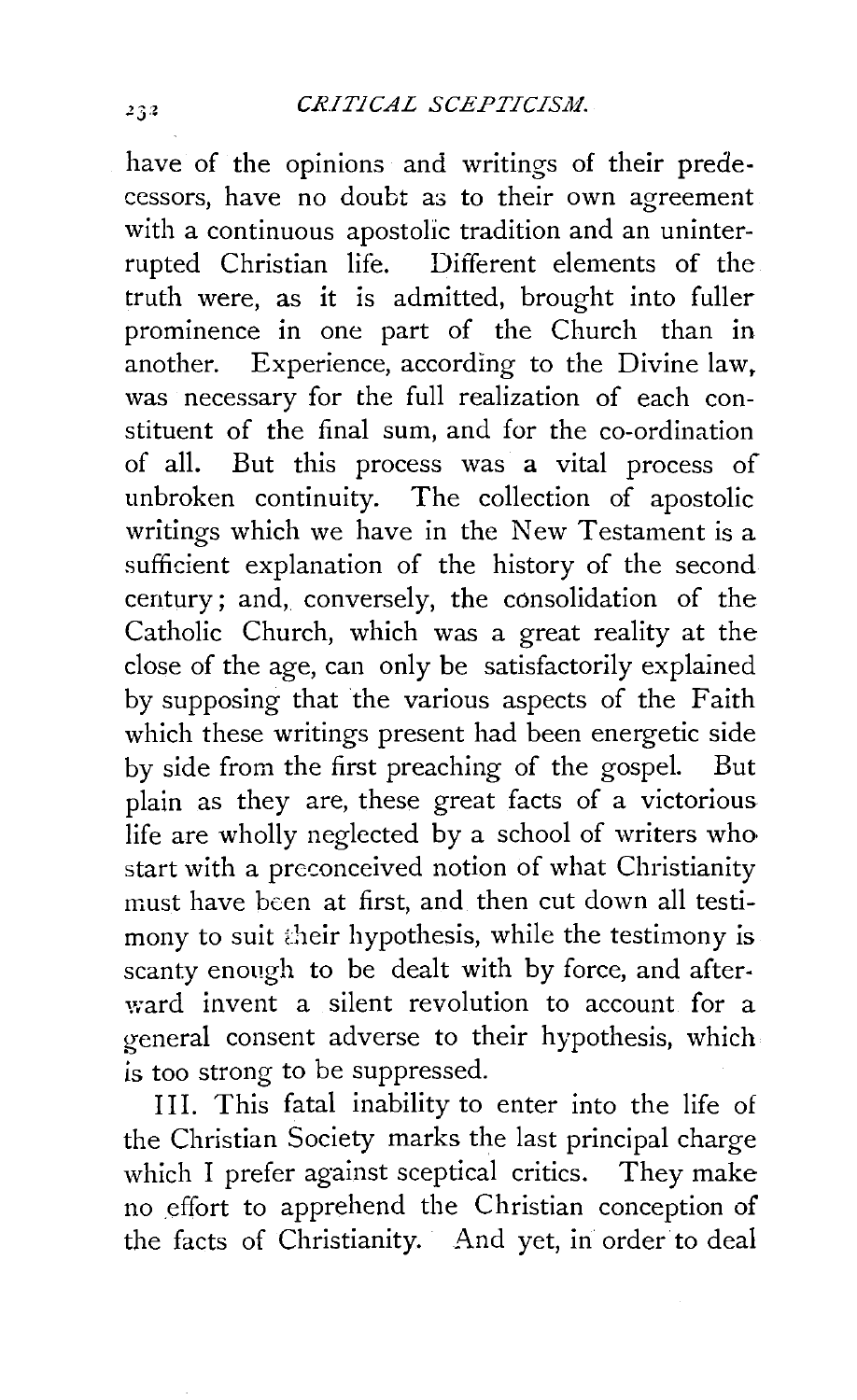intelligently with such a fact as the Resurrection, it is necessary to know what it claims to be. According to the Christian creed, the Resurrection belongs to two worlds. It was a revelation as well as an incident in life. It was absolutely novel and unique: it is inexhaustibly significant. Both these points are overlooked by sceptical critics, and consequently they are unable to estimate fairly the historical relation of this fact, which they misapprehend, to the life of humanity, and so to feel, what  $\overline{I}$  may call, its divine naturalness.

The fact of the Resurrection was, I say, absolutely novel and unique. The other raisings from the dead, so far from offering parallels to the Resurrection of Christ, as is commonly assumed, or preparing the way for the acceptance of the belief in it, have, so far as they go, a contrary tendency. They present examples of restoration to natural mortal life under its ordinary conditions : Christ's Resurrection, on the other hand, is set before us as an elevation to an immortal life, in which the conditions of man's present life may be either assumed or set aside. No conceivable tests eould have established the two complementary truths, that Christ Jived again in his human nature, and that his human nature was glorified, more completely than the incidents recorded naturally and without effort in the Gospels. The nature of the case admitted of nothing more than the juxtaposition of details which severally suggested the two ideas. Physical investigations would not have given assurance. of the second truth ; and so far as they proved the first, they would actually have excluded it.  $VOL. I,$   $I<sub>16</sub>$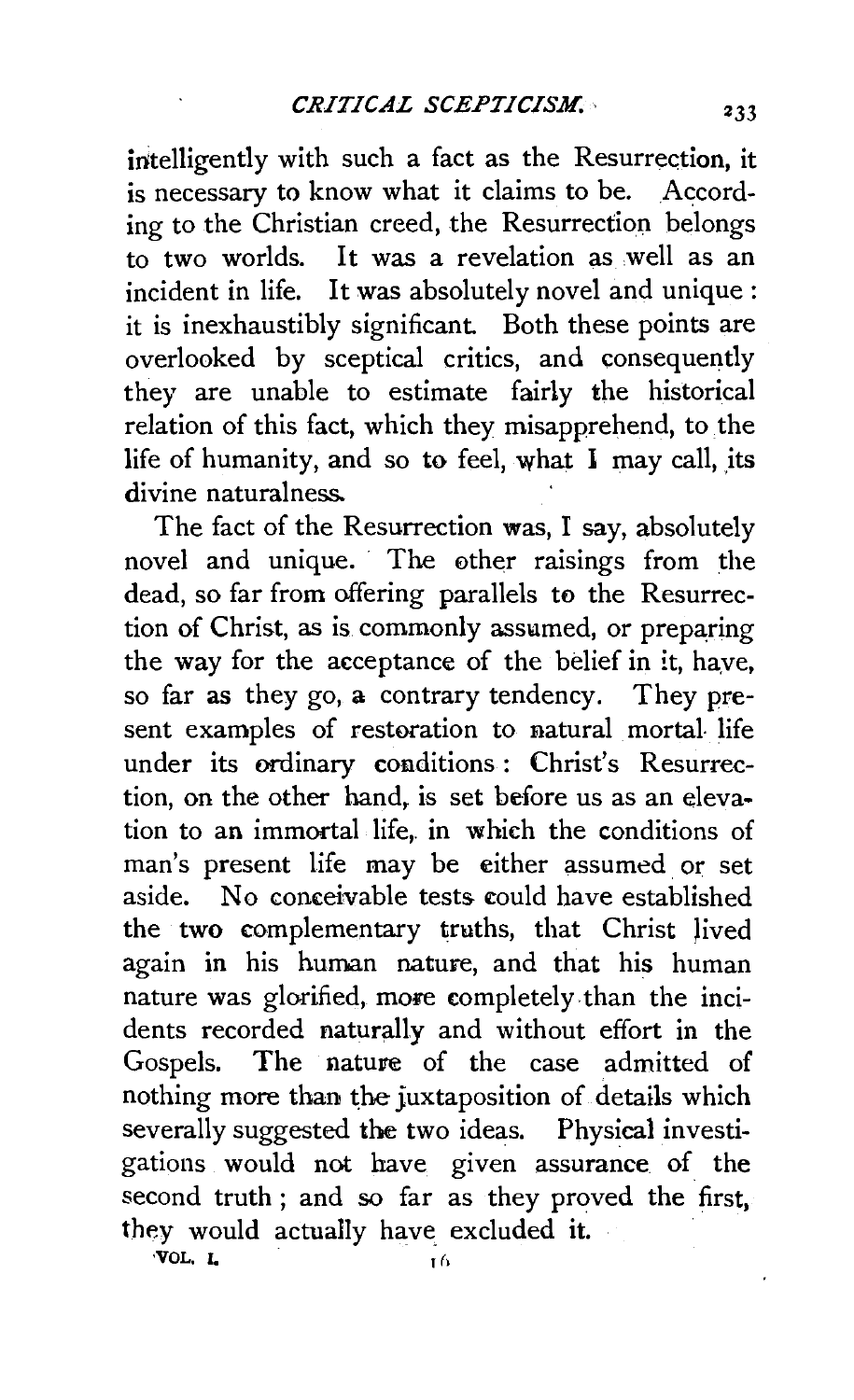The fact was novel, and it was at once apprehended as unique. It was looked upon as a revelation, a new thing in the earth, and incapable of repetition. In virtue of the Resurrection, Christ was seen immediately and for ever to occupy a fresh relation to believers and to mankind. Deductions were drawn from it, hopes were confirmed by it, a faith was built upon it, which had net been called into existence in any degree by earlier miracles. For the effect produced by the belief in the Resurrection of Christ was commensurate with the uniqueness of its character. It has been argued, undoubtedly with some exaggeration, that the Jews in the time of the Lord were so familiar with the conception of the occurrence of miracles tha't it cost them no effort to admit a new one. But exactly in proportion as the impression produced by supposed miracles was transitory in other cases, the exceptional influence undoubtedly exercised by the belief in the Resurrection becomes inexplicable on ordinary grounds. It was contrary to the general tone of mind to attach overwhelming importance to an admitted wonder. There must, then, have been something in this one wonder by which it was distinguished from all others.

What this was becomes evident if we look a little more closely at the religious significance of the Resurrection, though eighteen centuries have not yet enabled us to grasp its full relations to nature and to man. The Resurrection of Christ, followed by his new life, offered in a historical, and therefore in an abiding form, that assurance of a union between the seen and unseen which is necessary for the full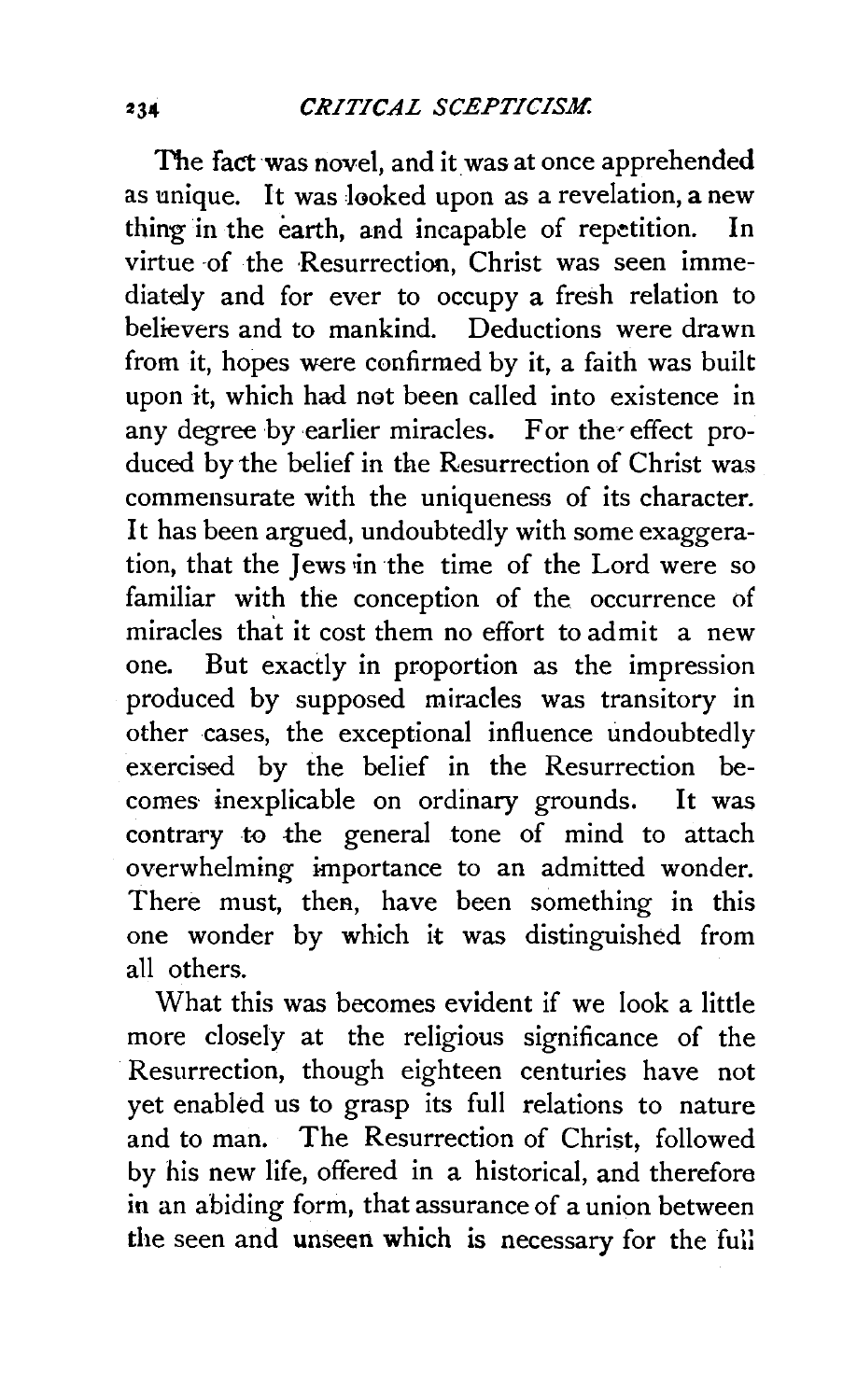satisfaction of our human being. It shewed death as conquered, and sin with death. It gave to the world the idea of the transfiguration of manhood, which has never since been lost. It reconciled the conceptions of permanence and change in the individual life. It altered the whole aspect of sorrow and suffering. It inspired the sense of divine fellowship with victorious power. It suggested thoughts of a life vaster than that of a man, breaking down the barriers of caste and class and sex and race, so far as they dismember humanity.

This, then, is the issue to which we are brought by a legitimate historical inquiry. We find that a fact -still to speak only of the one central fact-not explicable by what we see in the ordinary course of nature, was proclaimed to have happened, and that on the scene of the occurrence, and publicly: that it was of a nature wholly unparalleled, and yet answering in unexpected ways to the wants of men : that it became the effective foundation of teaching before unheard : that it gave rise to new types of individual and social life universally recognized as good and true and beautiful though they had been hitherto unrealized : that it was embodied in different ways in the constitution of a definite society : that we possess the records of it which were drawn up by an immediate witness, which contain the sum of contemporary preaching, which express the convictions of a great convert. No alleged fact, I will say without reserve, can shew a better claim to be considered as a· true element in the whole experience of the life of the world. This, I repeat, is the result to which testimony brings us. And some explanation of the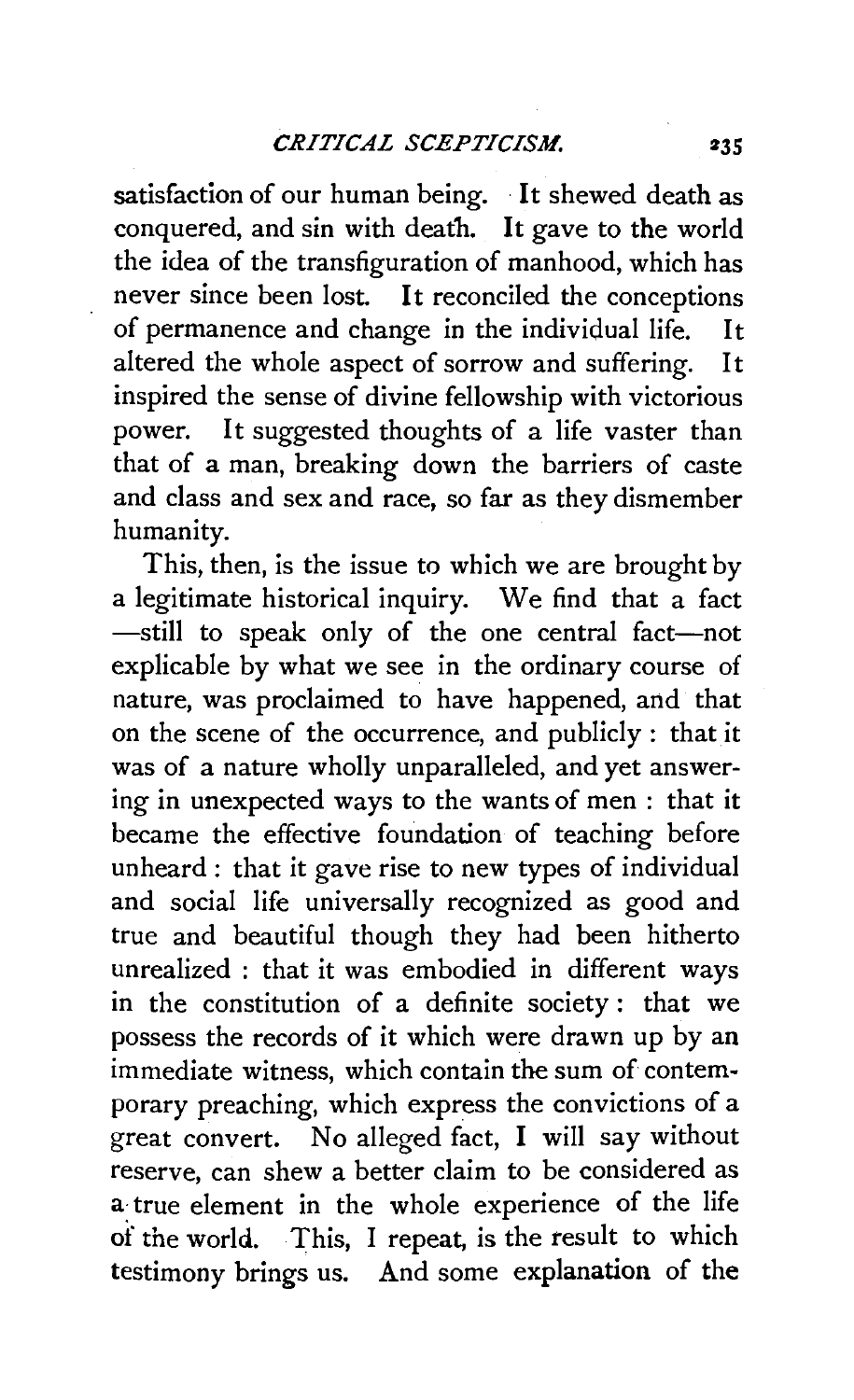result must be given. The explanation must be clear and definite. It is necessary to fix in an intelligible way the process by which vast conquests were rapidly achieved. The novelty and uniqueness of the fact of the Resurrection are essential elements of the historical problem which it presents. From what source, except actual experience, can we suppose that ideas were derived which wrought a revolution in the world, and which still, if fairly regarded, meet the wants of our latest age ? The alternative explanations indeed are simple. We must suppose either that men fitted by no previous training, assisted by no similar conceptions, suddenly in a crisis of bitter disappointment and desolation, , created an ideal fact, of which they could not at the time have foreseen the full import, and then fashioned their own lives under its influence, and moved others to accept their faith ; and that all later experience has found the answer to the questionings of successive generations in this creation of (at best) passionate love : or that God,' the Creator, did, in the fulness of time, bring that about to which the life of the race tended in the guidance of his Providence, and from which it has drawn strength not yet completely appropriated.

With these alternatives before him, I cannot see how any one who has watched the orderly progress of humanity, not to speak now of nature, from stage to stage toward some goal, who knows that the determination of the mode of being, or of the succession of being, is no explanation of the fact of being, who holds that the existence of a God with whom man can have fellowship is a final fact